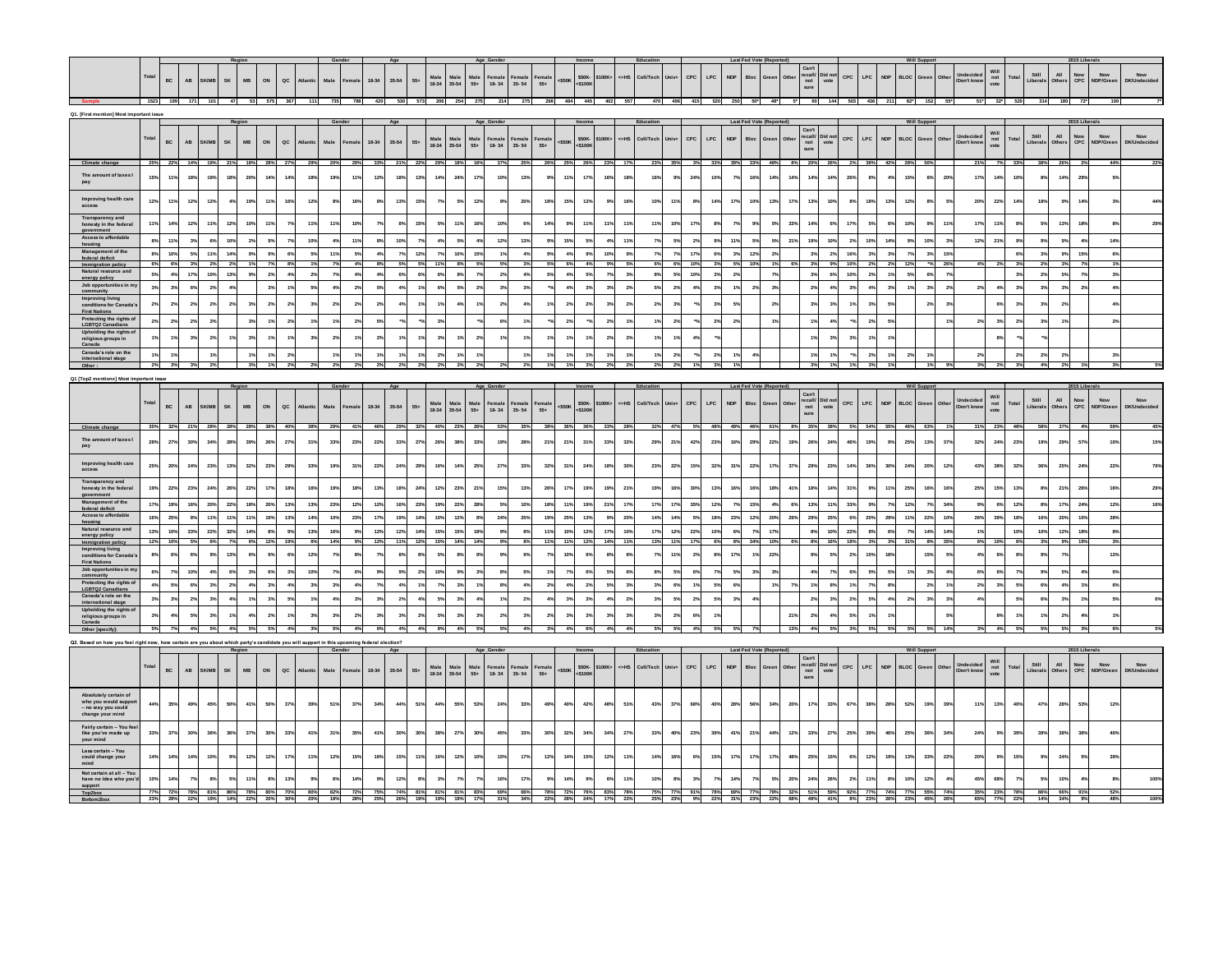|                                                                    | Tota  | $_{\rm BC}$                                                                                   | $\mathsf{AB}^-$<br>SK/MB        | SK               | $_{\rm MB}$                       | ON<br>$\sf{QC}$                           |          | Male           | Female | 18-34<br>$35 - 54$     | $55+$                |               | Male<br>18-34 35-54<br>Male<br>$55+$                                                                        | Female<br>18-34                                                    | Female<br>35-54            | <sup>∓</sup> emale<br>55+ | $<$ \$50K                                                                                                                                                                                                                                                                                                                                                                                                                                                                                            | 5100K+<br>\$50K-<br><\$100K                                  | c=HS            | Coll/Tech | CPC                   | LPC                | .<br>Bloc<br><b>NDP</b> |       |            | Can't<br>recall/<br>not<br>sure<br>Did no<br>vote                                                                    | CPC        | $\mathsf{LPC}$              | NDP        | BLOC                                  |       | Undecideo<br>Don't knov  | Will<br>not<br>vote                      | Total           | All<br>Other<br>Still<br>Liberals | Now<br>CPC             | Now<br>IDP/Gree | Now                  |
|--------------------------------------------------------------------|-------|-----------------------------------------------------------------------------------------------|---------------------------------|------------------|-----------------------------------|-------------------------------------------|----------|----------------|--------|------------------------|----------------------|---------------|-------------------------------------------------------------------------------------------------------------|--------------------------------------------------------------------|----------------------------|---------------------------|------------------------------------------------------------------------------------------------------------------------------------------------------------------------------------------------------------------------------------------------------------------------------------------------------------------------------------------------------------------------------------------------------------------------------------------------------------------------------------------------------|--------------------------------------------------------------|-----------------|-----------|-----------------------|--------------------|-------------------------|-------|------------|----------------------------------------------------------------------------------------------------------------------|------------|-----------------------------|------------|---------------------------------------|-------|--------------------------|------------------------------------------|-----------------|-----------------------------------|------------------------|-----------------|----------------------|
|                                                                    |       |                                                                                               |                                 |                  |                                   |                                           |          |                |        |                        |                      |               |                                                                                                             |                                                                    |                            |                           |                                                                                                                                                                                                                                                                                                                                                                                                                                                                                                      |                                                              |                 |           |                       |                    |                         |       |            |                                                                                                                      |            |                             |            |                                       |       |                          |                                          |                 |                                   |                        |                 |                      |
| Conservative Party of                                              |       |                                                                                               |                                 |                  |                                   |                                           |          |                |        |                        |                      |               |                                                                                                             |                                                                    |                            |                           |                                                                                                                                                                                                                                                                                                                                                                                                                                                                                                      |                                                              |                 |           |                       |                    |                         |       |            |                                                                                                                      |            |                             |            |                                       |       |                          |                                          |                 |                                   |                        |                 |                      |
|                                                                    | 32%   | $30\%$                                                                                        | 56%<br>47%                      | 50%              | 44%                               | 33%<br>17%                                | 30%      | 41%            | 24%    | 22%                    | 35%<br>37%           | 32%           | 46%                                                                                                         | 43%<br>12%                                                         | 24%                        | 31%                       | 23%                                                                                                                                                                                                                                                                                                                                                                                                                                                                                                  | 33%<br>42%                                                   | 35%             | 37%       | 25%<br>84%            | 14%                | 9%                      | 8%    | 13%        | 12%                                                                                                                  | 20%<br>97% |                             |            |                                       |       |                          |                                          | 14%             |                                   | 40%<br>99%             |                 |                      |
| Liberal Party of Can                                               | 25%   | 20%                                                                                           | 14%<br>18%                      | 13%              | 23%                               | 24%<br>29%                                | 33%      | 21%            | 28%    | 23 <sup>9</sup>        | 24%<br>27%           | 20%           | 21%                                                                                                         | 21%<br>25%                                                         | 26%                        | 33%                       | 22%                                                                                                                                                                                                                                                                                                                                                                                                                                                                                                  | 25%<br>27%                                                   | 24%             | 17%       | 32%<br>2 <sup>9</sup> | 575                | 14%<br>53               |       |            | $12^{6}$                                                                                                             | 143        | 865                         |            |                                       |       |                          |                                          | 57%             | 95%                               |                        |                 |                      |
|                                                                    |       |                                                                                               |                                 |                  |                                   |                                           |          |                |        |                        |                      |               |                                                                                                             |                                                                    |                            |                           |                                                                                                                                                                                                                                                                                                                                                                                                                                                                                                      |                                                              |                 |           |                       |                    |                         |       |            |                                                                                                                      |            |                             |            |                                       |       |                          |                                          |                 |                                   |                        |                 |                      |
|                                                                    |       |                                                                                               |                                 |                  |                                   |                                           |          |                |        |                        |                      |               |                                                                                                             |                                                                    |                            |                           |                                                                                                                                                                                                                                                                                                                                                                                                                                                                                                      |                                                              |                 |           |                       |                    |                         |       |            |                                                                                                                      |            |                             |            |                                       |       |                          |                                          |                 |                                   |                        |                 |                      |
| New Democratic Party<br>(NDP) of Canada                            | 13%   | 18%                                                                                           | 10%                             | 12%              | 9%                                | 15%<br>11%                                |          | 119            | 14%    | 20%                    | 11%<br>9%            | 17%           | 10%                                                                                                         | 24%<br>$8\%$                                                       | 12%                        |                           | 15%                                                                                                                                                                                                                                                                                                                                                                                                                                                                                                  | 14%                                                          | 9 <sup>°</sup>  | 14%       | 17%                   |                    | 46%                     |       | 4%         | 10%                                                                                                                  | 11%        |                             |            |                                       |       |                          |                                          |                 |                                   | 26                     |                 |                      |
| <b>Bloc Quebecois (B)</b>                                          |       |                                                                                               |                                 |                  |                                   |                                           |          |                |        |                        |                      | 6%            | 4%                                                                                                          | 2%                                                                 |                            |                           |                                                                                                                                                                                                                                                                                                                                                                                                                                                                                                      |                                                              | 5%              |           |                       |                    |                         |       |            |                                                                                                                      |            |                             |            |                                       |       |                          |                                          |                 |                                   |                        |                 |                      |
| <b>Green Party</b>                                                 |       |                                                                                               |                                 |                  |                                   |                                           |          |                | 11%    | 13%                    | 8%                   | 10%           |                                                                                                             | 15%                                                                | 10%                        |                           |                                                                                                                                                                                                                                                                                                                                                                                                                                                                                                      | 8%                                                           | 8%              |           |                       |                    |                         |       |            |                                                                                                                      | 11%        |                             |            |                                       |       |                          |                                          |                 |                                   |                        |                 |                      |
| People's Party of<br>Canada                                        |       | 4%                                                                                            | 3%                              | 6%<br>7%         | 6%                                | 3%<br>1%                                  | 2%       | 4%             | 2%     | 6%                     | 2%<br>$2\%$          | $9\%$         | 3%<br>2%                                                                                                    | 3%                                                                 | 1%                         | $1\%$                     | $2\%$                                                                                                                                                                                                                                                                                                                                                                                                                                                                                                | 4%<br>3%                                                     | $2\%$           | 4%        | $3\%$<br>5%           | 1%                 |                         | 3%    | 21%        | 2%                                                                                                                   | $7\%$      |                             |            |                                       |       |                          |                                          |                 |                                   |                        |                 |                      |
|                                                                    |       | 1%                                                                                            |                                 | 1%               |                                   |                                           |          |                | 1%     |                        | 1%                   |               | 1%                                                                                                          |                                                                    | 1%                         |                           |                                                                                                                                                                                                                                                                                                                                                                                                                                                                                                      | 1%                                                           |                 |           | 1%                    |                    | 2 <sup>5</sup>          |       |            | 19                                                                                                                   |            |                             |            |                                       |       |                          |                                          |                 |                                   |                        |                 |                      |
| Other<br>Party/Ind                                                 |       | 11%                                                                                           |                                 |                  |                                   |                                           |          |                | 11%    |                        | 11%                  |               |                                                                                                             | 10%                                                                | 14%                        |                           |                                                                                                                                                                                                                                                                                                                                                                                                                                                                                                      |                                                              | 10%             |           | 6%                    |                    |                         |       | 27%<br>20% | 31%                                                                                                                  |            |                             |            |                                       |       |                          |                                          |                 |                                   |                        |                 |                      |
| Undecided /Don't kno<br>Rather not say                             | 2%    | 4%                                                                                            |                                 | 8%<br>1%<br>1%   |                                   | 1%                                        |          |                | 3%     |                        | 2%                   |               | 1%                                                                                                          | - 6%<br>2%                                                         | 3%                         |                           |                                                                                                                                                                                                                                                                                                                                                                                                                                                                                                      | 1%                                                           | 3%              |           | 2%                    |                    |                         |       |            | 175                                                                                                                  |            |                             |            |                                       |       |                          | 4%                                       |                 |                                   |                        |                 |                      |
| Will not vote                                                      |       |                                                                                               |                                 |                  |                                   |                                           |          |                |        |                        |                      |               |                                                                                                             |                                                                    |                            |                           |                                                                                                                                                                                                                                                                                                                                                                                                                                                                                                      |                                                              |                 |           |                       |                    |                         |       |            |                                                                                                                      |            |                             |            |                                       |       |                          |                                          |                 |                                   |                        |                 |                      |
| 23/Q4. [Including leaners] Likely to supp                          |       |                                                                                               |                                 |                  |                                   |                                           |          |                |        |                        |                      |               |                                                                                                             |                                                                    |                            |                           |                                                                                                                                                                                                                                                                                                                                                                                                                                                                                                      |                                                              |                 |           |                       |                    |                         |       |            |                                                                                                                      |            |                             |            |                                       |       |                          |                                          |                 |                                   |                        |                 |                      |
|                                                                    |       |                                                                                               |                                 |                  |                                   |                                           |          |                |        |                        |                      |               |                                                                                                             |                                                                    |                            |                           |                                                                                                                                                                                                                                                                                                                                                                                                                                                                                                      |                                                              |                 | Educat    |                       |                    |                         |       |            |                                                                                                                      |            |                             |            |                                       |       |                          |                                          |                 |                                   |                        |                 |                      |
|                                                                    |       |                                                                                               |                                 |                  |                                   |                                           |          |                |        |                        |                      |               |                                                                                                             |                                                                    |                            |                           |                                                                                                                                                                                                                                                                                                                                                                                                                                                                                                      |                                                              |                 |           |                       |                    |                         |       |            | Can't                                                                                                                |            |                             |            |                                       |       |                          |                                          |                 |                                   |                        |                 |                      |
|                                                                    | Total | $_{\rm BC}$                                                                                   | $\mathbf{A}\mathbf{B}$<br>K/M   | SK               | $_{\rm MB}$                       | ON<br>$\sf{QC}$                           | Atlanti  | Male           | emale  | $35 - 54$<br>18-34     | $55\div$             | Male<br>18-34 | $Male$<br>35-54<br>Male<br>55+                                                                              | Female<br>18-34                                                    | Female<br>35- 54           | <sup>F</sup> emale<br>55+ | $<$ \$50 $K$                                                                                                                                                                                                                                                                                                                                                                                                                                                                                         | \$50K-<br><\$100K<br>5100K+                                  | <=HS            | Coll/Tecl | $_{\rm{CPC}}$<br>Univ | $\mathsf{LPC}$     | Bloc<br><b>NDP</b>      |       |            | recall/<br>not<br>sure<br>Did no<br>vote                                                                             | CPC        | LPC                         | <b>NDP</b> | <b>BLOC</b>                           |       | Don't know               | Will<br>not<br>vote                      | Total           | All<br>Other<br>Still<br>Liberals | Now<br>CPC             | Now<br>NDP/Gree | Now<br>$\frac{1}{2}$ |
|                                                                    |       |                                                                                               |                                 |                  |                                   |                                           |          |                |        |                        |                      |               |                                                                                                             |                                                                    |                            |                           |                                                                                                                                                                                                                                                                                                                                                                                                                                                                                                      |                                                              |                 |           |                       |                    |                         |       |            |                                                                                                                      |            |                             |            |                                       |       |                          |                                          |                 |                                   |                        |                 |                      |
| <b>Conservative Party</b>                                          |       | 33% 32% 57%                                                                                   |                                 | 48% 51% 45%      |                                   | 34%<br>18%                                | 30%      | 42%            | 24%    | 23%                    | 35%<br>38%           | 33%           | 47%                                                                                                         | 45%<br>13%                                                         | 25%                        | 32%                       | 25%                                                                                                                                                                                                                                                                                                                                                                                                                                                                                                  | 34%<br>42%                                                   |                 | 38%       | 25%<br>86%            |                    |                         |       | 8% 13%     | 13%                                                                                                                  | 21%        |                             |            |                                       |       |                          |                                          | 14%             |                                   | 40% 100%               |                 |                      |
|                                                                    |       |                                                                                               |                                 |                  |                                   |                                           |          |                |        |                        |                      |               |                                                                                                             |                                                                    |                            |                           |                                                                                                                                                                                                                                                                                                                                                                                                                                                                                                      |                                                              |                 |           |                       |                    |                         |       |            |                                                                                                                      |            |                             |            |                                       |       |                          |                                          |                 |                                   |                        |                 |                      |
| <b>Liberal Party</b>                                               |       | 27%                                                                                           | 17%<br>21%                      | 14%              | 27%                               | 33%<br>29%                                | 36%      | 23%            | 34%    | 27%                    | 28%<br>30%           | 22%           | 24%                                                                                                         | 24%<br>31%                                                         | 32%                        | 36%                       | 27%                                                                                                                                                                                                                                                                                                                                                                                                                                                                                                  | 29%<br>31%                                                   | 28%             | 21%       | 37%                   | 60%                | 18%<br>7 <sup>9</sup>   | 4%    | 20%        | 28°                                                                                                                  | 20%        | 100%                        |            |                                       |       |                          |                                          | 60%             | 100%                              |                        |                 |                      |
|                                                                    |       |                                                                                               |                                 |                  |                                   |                                           |          |                |        |                        |                      |               |                                                                                                             |                                                                    |                            |                           |                                                                                                                                                                                                                                                                                                                                                                                                                                                                                                      |                                                              |                 |           |                       |                    |                         |       |            |                                                                                                                      |            |                             |            |                                       |       |                          |                                          |                 |                                   |                        |                 |                      |
|                                                                    | 149   | 19%                                                                                           | 119<br>11'                      | 12%              | 10%                               | 16%<br>12%                                |          | 129            | 16%    | 21%                    | 12%<br>10%           | 179           | 10%                                                                                                         | $9\%$<br>25%                                                       | 14%                        | 119                       | 16%                                                                                                                                                                                                                                                                                                                                                                                                                                                                                                  | 15%                                                          | 10 <sup>o</sup> | 14%       | 175                   |                    | 49%<br>5 <sup>o</sup>   | 8%    | 4%         | 115                                                                                                                  | 12%        |                             | 100        |                                       |       |                          |                                          |                 |                                   | 27                     |                 |                      |
| (NDP)                                                              |       |                                                                                               |                                 |                  |                                   |                                           |          |                |        |                        |                      |               |                                                                                                             |                                                                    |                            |                           |                                                                                                                                                                                                                                                                                                                                                                                                                                                                                                      |                                                              |                 |           |                       |                    |                         |       |            |                                                                                                                      |            |                             |            |                                       |       |                          |                                          |                 |                                   |                        |                 |                      |
| <b>Bloc Quebecois (BQ</b><br><b>Green Party</b>                    |       |                                                                                               |                                 |                  |                                   |                                           |          |                |        |                        |                      |               |                                                                                                             |                                                                    |                            |                           |                                                                                                                                                                                                                                                                                                                                                                                                                                                                                                      |                                                              |                 |           |                       |                    |                         |       | 14%        | - 129                                                                                                                |            |                             |            |                                       |       |                          |                                          |                 |                                   |                        |                 |                      |
| People's Party of                                                  |       | 4%                                                                                            |                                 |                  |                                   | 4%                                        |          |                |        |                        | 2%                   |               | 3 <sup>9</sup>                                                                                              | 2 <sup>9</sup>                                                     |                            |                           |                                                                                                                                                                                                                                                                                                                                                                                                                                                                                                      | 3%                                                           |                 |           |                       |                    |                         |       | 21%        | $\mathbf{r}$                                                                                                         |            |                             |            |                                       |       |                          |                                          |                 |                                   |                        |                 |                      |
| Canada                                                             |       |                                                                                               |                                 |                  |                                   |                                           |          |                |        |                        |                      |               |                                                                                                             |                                                                    |                            |                           |                                                                                                                                                                                                                                                                                                                                                                                                                                                                                                      |                                                              |                 |           |                       |                    |                         |       |            |                                                                                                                      |            |                             |            |                                       |       |                          |                                          |                 |                                   |                        |                 |                      |
| Other<br>Party/Indepen                                             |       |                                                                                               |                                 |                  |                                   |                                           |          |                |        |                        |                      |               |                                                                                                             |                                                                    |                            |                           |                                                                                                                                                                                                                                                                                                                                                                                                                                                                                                      |                                                              |                 |           |                       |                    |                         |       | 27%        |                                                                                                                      | 1%         |                             |            |                                       |       |                          |                                          |                 |                                   |                        |                 |                      |
| -Independent/r<br>affiliated cand                                  |       |                                                                                               |                                 |                  |                                   |                                           |          |                |        |                        |                      |               |                                                                                                             |                                                                    |                            |                           |                                                                                                                                                                                                                                                                                                                                                                                                                                                                                                      |                                                              |                 |           |                       |                    |                         |       | 27%        |                                                                                                                      |            |                             |            |                                       |       |                          |                                          |                 |                                   |                        |                 |                      |
|                                                                    |       |                                                                                               |                                 |                  |                                   |                                           |          |                |        |                        |                      |               |                                                                                                             |                                                                    |                            |                           |                                                                                                                                                                                                                                                                                                                                                                                                                                                                                                      |                                                              |                 |           |                       |                    |                         |       |            |                                                                                                                      |            |                             |            |                                       |       |                          |                                          |                 |                                   |                        |                 |                      |
|                                                                    |       |                                                                                               |                                 |                  |                                   |                                           |          |                |        |                        |                      |               |                                                                                                             |                                                                    |                            |                           |                                                                                                                                                                                                                                                                                                                                                                                                                                                                                                      |                                                              |                 |           |                       |                    |                         |       |            |                                                                                                                      |            |                             |            |                                       |       |                          |                                          |                 |                                   |                        |                 |                      |
| -Some other party<br>Don't Know/Not Su                             |       |                                                                                               |                                 |                  |                                   |                                           |          |                |        |                        |                      |               |                                                                                                             |                                                                    |                            |                           |                                                                                                                                                                                                                                                                                                                                                                                                                                                                                                      |                                                              |                 |           |                       |                    |                         |       |            |                                                                                                                      |            |                             |            |                                       |       |                          |                                          |                 |                                   |                        |                 |                      |
| Undecided /Don't kr                                                |       | 2%                                                                                            |                                 |                  |                                   |                                           |          |                |        |                        |                      |               |                                                                                                             |                                                                    |                            |                           |                                                                                                                                                                                                                                                                                                                                                                                                                                                                                                      |                                                              |                 |           |                       |                    |                         |       |            |                                                                                                                      |            |                             |            |                                       |       |                          |                                          |                 |                                   |                        |                 |                      |
| Will not vote                                                      |       |                                                                                               |                                 |                  |                                   |                                           |          |                |        |                        |                      |               |                                                                                                             |                                                                    |                            |                           |                                                                                                                                                                                                                                                                                                                                                                                                                                                                                                      |                                                              |                 |           |                       |                    |                         |       |            |                                                                                                                      |            |                             |            |                                       |       |                          |                                          |                 |                                   |                        |                 |                      |
|                                                                    |       |                                                                                               |                                 |                  |                                   |                                           |          |                |        |                        |                      |               |                                                                                                             |                                                                    |                            |                           |                                                                                                                                                                                                                                                                                                                                                                                                                                                                                                      |                                                              |                 |           |                       |                    |                         |       |            |                                                                                                                      |            |                             |            |                                       |       |                          |                                          |                 |                                   |                        |                 |                      |
|                                                                    |       |                                                                                               |                                 |                  |                                   |                                           |          |                |        |                        |                      |               |                                                                                                             |                                                                    |                            |                           |                                                                                                                                                                                                                                                                                                                                                                                                                                                                                                      |                                                              |                 |           |                       |                    |                         |       |            |                                                                                                                      |            |                             |            |                                       |       |                          |                                          |                 |                                   |                        |                 |                      |
|                                                                    | Total |                                                                                               |                                 |                  |                                   |                                           |          |                |        |                        |                      |               |                                                                                                             |                                                                    |                            |                           |                                                                                                                                                                                                                                                                                                                                                                                                                                                                                                      | 5100K+                                                       | c=HS            | Coll/Tecl | CPC                   | $\mathsf{LPC}$     | Bloc<br><b>NDP</b>      |       |            | Can't<br>recall/ Did not<br>not vote<br>sure                                                                         |            | $CPC$ $LPC$                 | <b>NDP</b> | <b>BLOC</b>                           |       | Undecided<br>Don't know  | Will<br>not<br>vote                      | Total           | All<br>Other<br>Still<br>Liberals | Now<br>CPC             | Now<br>IDP/Gree | Now                  |
|                                                                    |       | $_{\rm BC}$                                                                                   | $\mathsf{AB}^-$<br>SK/MB        | ${\sf SK}$       | $_{\rm MB}$                       | ON<br>$\sf{QC}$                           |          | Male           | emale  | 18-34<br>$35 - 54$     | $55\div$             | Male<br>18-34 | $\begin{array}{c}\n\text{Male} \\ 35-54\n\end{array}$<br>$\begin{array}{c} \text{Male} \\ 55 + \end{array}$ | Female<br>18-34                                                    | Female<br>35-54            | Female<br>55+             | $<$ \$50K                                                                                                                                                                                                                                                                                                                                                                                                                                                                                            | \$50K-<br><\$100K                                            |                 |           |                       |                    |                         |       |            |                                                                                                                      |            |                             |            |                                       |       |                          |                                          |                 |                                   |                        |                 |                      |
|                                                                    |       |                                                                                               |                                 |                  |                                   |                                           |          |                |        |                        |                      |               |                                                                                                             |                                                                    |                            |                           |                                                                                                                                                                                                                                                                                                                                                                                                                                                                                                      |                                                              |                 |           |                       |                    |                         |       |            |                                                                                                                      |            |                             |            |                                       |       |                          |                                          |                 |                                   |                        |                 |                      |
|                                                                    |       | 1441 187                                                                                      |                                 |                  |                                   |                                           |          | 709            |        |                        |                      |               |                                                                                                             |                                                                    | 250                        |                           | 448                                                                                                                                                                                                                                                                                                                                                                                                                                                                                                  | 425<br>392                                                   |                 |           |                       |                    |                         |       |            | $66*$                                                                                                                | 114        |                             |            |                                       |       |                          |                                          |                 | 314                               |                        |                 |                      |
|                                                                    |       |                                                                                               |                                 |                  |                                   |                                           |          |                |        |                        |                      |               |                                                                                                             |                                                                    |                            |                           |                                                                                                                                                                                                                                                                                                                                                                                                                                                                                                      |                                                              |                 |           |                       |                    |                         |       |            |                                                                                                                      |            |                             |            |                                       |       |                          |                                          |                 |                                   |                        |                 |                      |
| <b>24.DECIDED VOTERS find</b>                                      |       |                                                                                               |                                 |                  |                                   |                                           |          |                |        |                        |                      |               |                                                                                                             |                                                                    |                            |                           |                                                                                                                                                                                                                                                                                                                                                                                                                                                                                                      |                                                              |                 |           |                       |                    |                         |       |            |                                                                                                                      |            |                             |            |                                       |       |                          |                                          |                 |                                   |                        |                 |                      |
|                                                                    |       |                                                                                               |                                 |                  |                                   |                                           |          |                |        |                        |                      |               |                                                                                                             |                                                                    |                            |                           |                                                                                                                                                                                                                                                                                                                                                                                                                                                                                                      |                                                              |                 |           |                       |                    | Last Fed Vote (Re       |       |            |                                                                                                                      |            |                             |            |                                       |       |                          |                                          |                 |                                   |                        | 15 Liberals     |                      |
|                                                                    |       |                                                                                               |                                 |                  |                                   |                                           |          |                |        |                        |                      |               |                                                                                                             |                                                                    |                            |                           |                                                                                                                                                                                                                                                                                                                                                                                                                                                                                                      |                                                              |                 |           |                       |                    |                         |       |            | Did no                                                                                                               |            |                             |            |                                       |       | Indecide                 |                                          |                 | Still                             | $\mathsf{All}$         | Now             | Now                  |
|                                                                    | Total | $_{\rm BC}$                                                                                   | <b>AB</b><br>K/M                | SK               | MB                                | ON<br>$\sf{QC}$                           | Atlanti  | Male           |        | $35 - 54$<br>18-34     | $55+$                | Male<br>18-34 | $\begin{array}{c}\n\text{Male} \\ 35-54\n\end{array}$<br>Male<br>$55+$                                      | $\begin{array}{c}\n\textbf{Female} \\ \textbf{18-34}\n\end{array}$ | Female<br>35-54            | Female<br>$55+$           | $<$ \$50K                                                                                                                                                                                                                                                                                                                                                                                                                                                                                            | \$50K-<br><\$100K<br>\$100K+                                 | <=HS            | Coll/Tech | CPC<br>Univ           | <b>LPC</b>         | <b>NDP</b><br>Bloc      | Greer |            | vote                                                                                                                 | CPC        | $\mathsf{LPC}$              | <b>NDP</b> | <b>BLOC</b><br>Green                  | Othe  | Don't kno                | Will<br>not<br>vote                      | Total           | Liberal<br>,<br>Mhe               | Now<br>CPC             |                 |                      |
|                                                                    |       |                                                                                               |                                 |                  |                                   |                                           |          |                |        |                        |                      |               |                                                                                                             |                                                                    |                            |                           |                                                                                                                                                                                                                                                                                                                                                                                                                                                                                                      |                                                              |                 |           |                       |                    |                         |       |            | Can't<br>recall/<br>not<br>sure                                                                                      |            |                             |            |                                       |       |                          |                                          |                 |                                   |                        |                 |                      |
| <b>Conservative Part</b>                                           |       | 34%                                                                                           |                                 | 53%              | 47%                               |                                           | 33%      | 44%            | 26%    | 24%                    | 38%<br>40%           |               | 34% 49%                                                                                                     | 46%                                                                |                            |                           |                                                                                                                                                                                                                                                                                                                                                                                                                                                                                                      | 35%                                                          | 39%             |           | 26%                   |                    |                         |       |            | 18%                                                                                                                  | 27%        |                             |            |                                       |       |                          |                                          |                 |                                   |                        |                 |                      |
|                                                                    | 30%   |                                                                                               | 22%                             |                  |                                   | 35%                                       | 39%      | 24%            | 36%    |                        |                      |               |                                                                                                             |                                                                    |                            | 38%                       |                                                                                                                                                                                                                                                                                                                                                                                                                                                                                                      | 30%<br>32%                                                   |                 | 22%       | 45                    |                    | 73                      |       | 20%        | 38%                                                                                                                  | 26%        | 100%                        |            |                                       |       |                          |                                          | 62%             | 100%                              |                        |                 |                      |
| <b>Liberal Party</b>                                               |       | 29%                                                                                           | 17%                             | 14%              | 29%                               | 31%                                       |          |                |        | 28%                    | 31%<br>32%           | 22%           | 25%                                                                                                         | 25%<br>34%                                                         | 36%                        |                           | 29%                                                                                                                                                                                                                                                                                                                                                                                                                                                                                                  |                                                              | 30%             |           | 38%                   | 62%                | 19%                     | $4\%$ |            |                                                                                                                      |            |                             |            |                                       |       |                          |                                          |                 |                                   |                        |                 |                      |
|                                                                    |       |                                                                                               |                                 |                  |                                   |                                           |          |                |        |                        |                      |               |                                                                                                             |                                                                    |                            |                           |                                                                                                                                                                                                                                                                                                                                                                                                                                                                                                      |                                                              |                 |           |                       |                    |                         |       |            |                                                                                                                      |            |                             |            |                                       |       |                          |                                          |                 |                                   |                        |                 |                      |
| New Democratic Party<br>(NDP)                                      | 15%   | 20%                                                                                           | 12%<br>12%                      | 13%              | 10%                               | 16%<br>13%                                | 10%      | 12%            | 17%    | 22%                    | 13%<br>11%           | 17%           | 11%                                                                                                         | 10%<br>28%                                                         | 15%                        |                           | 17%                                                                                                                                                                                                                                                                                                                                                                                                                                                                                                  | 16%                                                          | 11%             | 15%       | 18%                   | 10%                | 51%                     | 8%    | 4%         | 16%                                                                                                                  | 16%        |                             |            |                                       |       |                          |                                          | 10 <sup>o</sup> |                                   | 29                     |                 |                      |
| <b>Bloc Quebecois (BQ)</b>                                         |       |                                                                                               |                                 |                  |                                   | 24%                                       |          |                |        | 5%                     | 5%                   |               | 4%                                                                                                          |                                                                    |                            |                           |                                                                                                                                                                                                                                                                                                                                                                                                                                                                                                      |                                                              | 6%              |           |                       |                    |                         |       |            |                                                                                                                      | 7%         |                             |            |                                       |       |                          |                                          | 2 <sup>9</sup>  |                                   |                        |                 |                      |
|                                                                    |       |                                                                                               |                                 | 11%              |                                   | 9% 12%                                    |          | 8%             | 13%    | 14%                    | 10%                  | 11%           | 6%                                                                                                          | 17%                                                                | 14%                        |                           | 15%                                                                                                                                                                                                                                                                                                                                                                                                                                                                                                  | 9%                                                           | 10%             | 11%       | 11%                   |                    |                         |       |            | 16%                                                                                                                  | 15%        |                             |            |                                       |       |                          |                                          | 10 <sup>9</sup> |                                   |                        |                 |                      |
| Green Party<br>People's Party of<br>Canada                         | 3%    | 4%                                                                                            | 3%<br>7%                        | $8\%$            | 6%                                | 4%                                        | 2%       | 5%             | 2%     | 6%                     | $2\%$<br>2%          | 9%            | 3%                                                                                                          | 2%<br>3%                                                           | $2\%$                      | 1%                        | 3%                                                                                                                                                                                                                                                                                                                                                                                                                                                                                                   | 3%<br>4%                                                     | 3%              | 4%        | $3\%$<br>5%           | 1%                 |                         | 3%    | 21%        | 3%                                                                                                                   | 9%         |                             |            |                                       |       |                          |                                          |                 |                                   |                        |                 |                      |
| Other                                                              |       | 1%                                                                                            | $1\%$                           | 1%               |                                   |                                           |          |                |        |                        |                      |               | 1%                                                                                                          | 1%                                                                 |                            |                           |                                                                                                                                                                                                                                                                                                                                                                                                                                                                                                      |                                                              |                 | 1%        |                       |                    |                         |       | 27%        | 2%                                                                                                                   | 1%         |                             |            |                                       |       |                          |                                          |                 |                                   |                        |                 |                      |
| Partv/In                                                           |       |                                                                                               |                                 |                  |                                   |                                           |          |                |        |                        |                      |               |                                                                                                             |                                                                    |                            |                           |                                                                                                                                                                                                                                                                                                                                                                                                                                                                                                      |                                                              |                 |           |                       |                    |                         |       |            |                                                                                                                      |            |                             |            |                                       |       |                          |                                          |                 |                                   |                        |                 |                      |
| -Independent/non-<br>affiliated candidate                          |       |                                                                                               |                                 |                  |                                   |                                           |          |                |        |                        |                      |               |                                                                                                             |                                                                    |                            |                           |                                                                                                                                                                                                                                                                                                                                                                                                                                                                                                      |                                                              |                 |           |                       |                    |                         |       | 27%        |                                                                                                                      |            |                             |            |                                       |       |                          |                                          |                 |                                   |                        |                 |                      |
| -Libertarian<br>-Christian Herita                                  |       |                                                                                               |                                 |                  |                                   |                                           |          |                |        |                        |                      |               |                                                                                                             |                                                                    |                            |                           |                                                                                                                                                                                                                                                                                                                                                                                                                                                                                                      |                                                              |                 |           |                       |                    |                         |       |            |                                                                                                                      |            |                             |            |                                       |       |                          |                                          |                 |                                   |                        |                 |                      |
| -Some other party                                                  |       |                                                                                               |                                 |                  |                                   |                                           |          |                |        |                        |                      |               |                                                                                                             |                                                                    |                            |                           |                                                                                                                                                                                                                                                                                                                                                                                                                                                                                                      |                                                              |                 |           |                       |                    |                         |       |            |                                                                                                                      |            |                             |            |                                       |       |                          |                                          |                 |                                   |                        |                 |                      |
|                                                                    |       |                                                                                               |                                 |                  |                                   |                                           |          |                |        |                        |                      |               |                                                                                                             |                                                                    |                            |                           |                                                                                                                                                                                                                                                                                                                                                                                                                                                                                                      |                                                              |                 |           |                       |                    |                         |       |            |                                                                                                                      |            |                             |            | Will Su                               |       |                          |                                          |                 |                                   |                        |                 |                      |
|                                                                    |       |                                                                                               |                                 |                  |                                   |                                           |          |                |        |                        |                      |               |                                                                                                             |                                                                    |                            |                           |                                                                                                                                                                                                                                                                                                                                                                                                                                                                                                      |                                                              |                 |           |                       |                    |                         |       |            |                                                                                                                      |            |                             |            |                                       |       |                          |                                          |                 |                                   |                        |                 |                      |
|                                                                    | Total |                                                                                               |                                 |                  |                                   |                                           |          |                |        |                        |                      |               |                                                                                                             |                                                                    |                            |                           |                                                                                                                                                                                                                                                                                                                                                                                                                                                                                                      | \$100K+                                                      | <=HS            | Coll/Tech | CPC<br>Univ+          | LPC                | .<br>Bloc<br><b>NDP</b> | Green | Othe       |                                                                                                                      |            | $CPC$ $LPC$                 | <b>NDP</b> | BLOC Green                            | Other |                          |                                          | Total           |                                   |                        |                 | Now                  |
|                                                                    |       | $_{\rm BC}$                                                                                   | $\mathsf{AB}^-$<br><b>SK/MB</b> | ${\bf S}{\bf K}$ | $_{\rm MB}$                       | ON<br>$\sf{QC}$                           | Atlantic | Male           | Female | 18-34<br>$35 - 54$     | $55+$                |               | Male<br>18-34 35-54<br>$\begin{array}{c}\n\text{Male} \\ 55+\end{array}$                                    | Female<br>18-34                                                    | Female<br>35-54            | Female<br>55+             | $<$ \$50 $K$                                                                                                                                                                                                                                                                                                                                                                                                                                                                                         | \$50K-<br><\$100K                                            |                 |           |                       |                    |                         |       |            | $\begin{array}{ll} \text{Can't} \\ \text{recall/} \\ \text{not} \\ \text{sote} \\ \text{sure} \end{array}$           |            |                             |            |                                       |       | Undecided<br>/Don't know | Will<br>not<br>vote                      |                 | All<br>Other<br>Still<br>Liberals | Now<br>CPC             | Now<br>NDP/Gree |                      |
|                                                                    |       |                                                                                               |                                 |                  |                                   |                                           |          |                |        |                        |                      |               |                                                                                                             |                                                                    |                            |                           |                                                                                                                                                                                                                                                                                                                                                                                                                                                                                                      |                                                              |                 |           |                       |                    |                         |       |            |                                                                                                                      |            |                             |            |                                       |       |                          |                                          |                 |                                   |                        |                 |                      |
|                                                                    |       |                                                                                               |                                 |                  |                                   |                                           |          |                |        |                        |                      |               |                                                                                                             |                                                                    |                            |                           |                                                                                                                                                                                                                                                                                                                                                                                                                                                                                                      |                                                              |                 |           |                       |                    |                         |       |            |                                                                                                                      |            |                             |            |                                       |       |                          |                                          |                 |                                   |                        |                 |                      |
|                                                                    |       |                                                                                               |                                 |                  |                                   |                                           |          |                |        |                        |                      |               |                                                                                                             |                                                                    |                            |                           |                                                                                                                                                                                                                                                                                                                                                                                                                                                                                                      |                                                              |                 |           |                       |                    |                         |       |            |                                                                                                                      |            |                             |            |                                       |       |                          |                                          |                 |                                   |                        |                 |                      |
| Q6. Do you approve or disapprove of Prime Minister Justin Trudeau? |       |                                                                                               |                                 |                  | Regior                            |                                           |          | Gender         |        | Age                    |                      |               |                                                                                                             | Age_Gender                                                         |                            |                           |                                                                                                                                                                                                                                                                                                                                                                                                                                                                                                      |                                                              |                 | Education |                       |                    | Last Fed Vote (Report)  |       |            |                                                                                                                      |            |                             |            | Will Sur                              |       |                          |                                          |                 |                                   | 2015 Liberals          |                 |                      |
|                                                                    |       |                                                                                               |                                 |                  |                                   |                                           |          |                |        |                        |                      |               |                                                                                                             |                                                                    |                            |                           |                                                                                                                                                                                                                                                                                                                                                                                                                                                                                                      |                                                              |                 |           |                       |                    |                         |       |            |                                                                                                                      |            |                             |            |                                       |       |                          |                                          |                 |                                   |                        |                 |                      |
|                                                                    | Total |                                                                                               | K/M                             |                  |                                   |                                           |          |                | emal   |                        |                      |               |                                                                                                             |                                                                    |                            |                           |                                                                                                                                                                                                                                                                                                                                                                                                                                                                                                      | \$100K+                                                      | <=HS            | Coll/Tech | CPC<br>Univ           | LPC                | Bloc<br><b>NDP</b>      |       |            |                                                                                                                      | CPC        | $\ensuremath{\mathsf{LPC}}$ | <b>NDP</b> | BLOC Green                            | Other |                          |                                          | Total           |                                   |                        |                 |                      |
|                                                                    |       | $_{\rm BC}$                                                                                   | $\mathbf{A}\mathbf{B}$          | SK               | $\ensuremath{\mathsf{MB}}\xspace$ | ON<br>$\sf{QC}$                           |          | Male           |        | $18 - 34$<br>$35 - 54$ | $55\div$             | Male<br>18-34 | $Male$<br>35-54<br>Male<br>55+                                                                              | Female<br>18-34                                                    | Female<br>35-54            | Female<br>55+             | <s50k< td=""><td>\$50K-<br/>&lt;\$100K</td><td></td><td></td><td></td><td></td><td></td><td></td><td></td><td><math display="block">\begin{array}{c} \mathtt{Can't} \\ \mathtt{recall/} \\ \mathtt{not} \\ \mathtt{sure} \end{array}</math><br/>Did no<br/>vote</td><td></td><td></td><td></td><td></td><td></td><td>Undecided<br/>Don't know</td><td>Will<br/>not<br/>vote</td><td></td><td>All<br/>Other<br/>Still<br/>Liberals</td><td>Now<br/>CPC</td><td>Now<br/>IDP/Gree</td><td></td></s50k<> | \$50K-<br><\$100K                                            |                 |           |                       |                    |                         |       |            | $\begin{array}{c} \mathtt{Can't} \\ \mathtt{recall/} \\ \mathtt{not} \\ \mathtt{sure} \end{array}$<br>Did no<br>vote |            |                             |            |                                       |       | Undecided<br>Don't know  | Will<br>not<br>vote                      |                 | All<br>Other<br>Still<br>Liberals | Now<br>CPC             | Now<br>IDP/Gree |                      |
|                                                                    |       |                                                                                               |                                 |                  |                                   |                                           |          |                |        |                        |                      |               |                                                                                                             |                                                                    |                            |                           |                                                                                                                                                                                                                                                                                                                                                                                                                                                                                                      |                                                              |                 |           |                       |                    |                         |       |            |                                                                                                                      |            |                             |            |                                       |       |                          |                                          |                 |                                   |                        |                 |                      |
| <b>Strongly approve</b>                                            |       | $7\%$                                                                                         | 3%                              | 5%               | 3%                                | 8%<br>7%                                  | 11%      | 7 <sup>°</sup> |        |                        | $8\%$<br>$T^{\circ}$ | 8%            | 7%                                                                                                          | $6\%$<br>4%                                                        | $7^\circ$                  | 10%                       | 8%                                                                                                                                                                                                                                                                                                                                                                                                                                                                                                   | 5%<br>8%                                                     | 8%              | 5%        | $8\%$<br>19           | 17%                | $2\%$<br>3%             | 3%    |            | 7 <sup>9</sup>                                                                                                       | $4\%$      | 23%                         | $2\%$      |                                       |       |                          |                                          | 173             | 27%                               | $2\%$<br>2%            |                 |                      |
|                                                                    |       |                                                                                               |                                 |                  |                                   |                                           |          |                |        |                        |                      |               |                                                                                                             |                                                                    |                            |                           |                                                                                                                                                                                                                                                                                                                                                                                                                                                                                                      |                                                              |                 |           |                       |                    |                         |       |            |                                                                                                                      |            |                             |            |                                       |       |                          |                                          |                 |                                   |                        |                 |                      |
|                                                                    |       |                                                                                               |                                 |                  |                                   |                                           |          |                |        |                        |                      |               |                                                                                                             |                                                                    |                            |                           |                                                                                                                                                                                                                                                                                                                                                                                                                                                                                                      |                                                              |                 |           |                       |                    |                         |       |            |                                                                                                                      |            |                             |            |                                       |       |                          |                                          |                 |                                   |                        |                 |                      |
| Approve                                                            |       | 25%                                                                                           | 19%                             | 15%              | 19%                               | 27%<br>28%                                | 27%      | 20%            | 31%    | 33%                    | 21%<br>24%           | 24%           | 18%                                                                                                         | 18%<br>42%                                                         | 25%                        |                           | 24%                                                                                                                                                                                                                                                                                                                                                                                                                                                                                                  | 29%<br>25%                                                   | 21%             | 22%       | 35%<br>2 <sup>5</sup> | 43%                | 10%<br>35%              | 31%   | 15%        | 14%                                                                                                                  | 25%        | 56%                         | 34%        | 29%                                   |       |                          | 15%                                      | 43%             | 58%                               | 18%                    |                 |                      |
| <b>Disappro</b>                                                    |       |                                                                                               |                                 | 14%              |                                   |                                           | 17%      |                |        |                        | 18%                  |               |                                                                                                             |                                                                    | 20%                        |                           |                                                                                                                                                                                                                                                                                                                                                                                                                                                                                                      |                                                              |                 |           | 20%                   | 18%                | 25%                     |       |            |                                                                                                                      |            |                             |            |                                       |       |                          |                                          |                 |                                   | 33%                    |                 |                      |
| Strongly disapprove                                                |       | 41% 36% 61%                                                                                   |                                 |                  | 53% 61% 47%                       | 40% 34%                                   | 38%      | 50%            | 33%    | 29%                    | 46% 46%              |               | 20% 17% 19%<br>45% 54% 51%                                                                                  | 14%                                                                | 38%                        | 41% 37%                   |                                                                                                                                                                                                                                                                                                                                                                                                                                                                                                      | 43%<br>45%                                                   | 45%             |           | 47% 31% 84%           |                    | 52%<br>26%              | 24%   | 51% 41%    |                                                                                                                      | 37% 85%    | 2%                          | 22%        | 50% 21%                               | 81%   |                          | 34% 28%                                  | 16%             |                                   | 39% 72%                |                 |                      |
| Not sure/Can't say<br>Top2box                                      |       | $\begin{array}{c cc} 7\% & 6\% & 2\% \\ 33\% & 32\% & 22\% \\ 61\% & 62\% & 76\% \end{array}$ |                                 |                  |                                   | 4% 9% 5% 6% 6% 6% 4% 9% 7% 7% 5% 9% 4% 5% |          |                |        |                        |                      |               |                                                                                                             | $\frac{11\%}{46\%}$                                                | $\frac{11\%}{32\%}$<br>57% |                           |                                                                                                                                                                                                                                                                                                                                                                                                                                                                                                      | 6% 7% 5% 4% 7%<br>39% 32% 34% 33% 29%<br>56% 61% 61% 63% 64% |                 |           |                       | $\frac{16\%}{7\%}$ |                         |       |            |                                                                                                                      |            |                             |            | 9% 9% 4%<br>14% 30% 7%<br>77% 61% 89% |       |                          | 31% 32% 7%<br>13% 15% 60%<br>56% 54% 33% |                 | $\frac{85\%}{10\%}$               | $\frac{20\%}{72\%}$ 4% |                 |                      |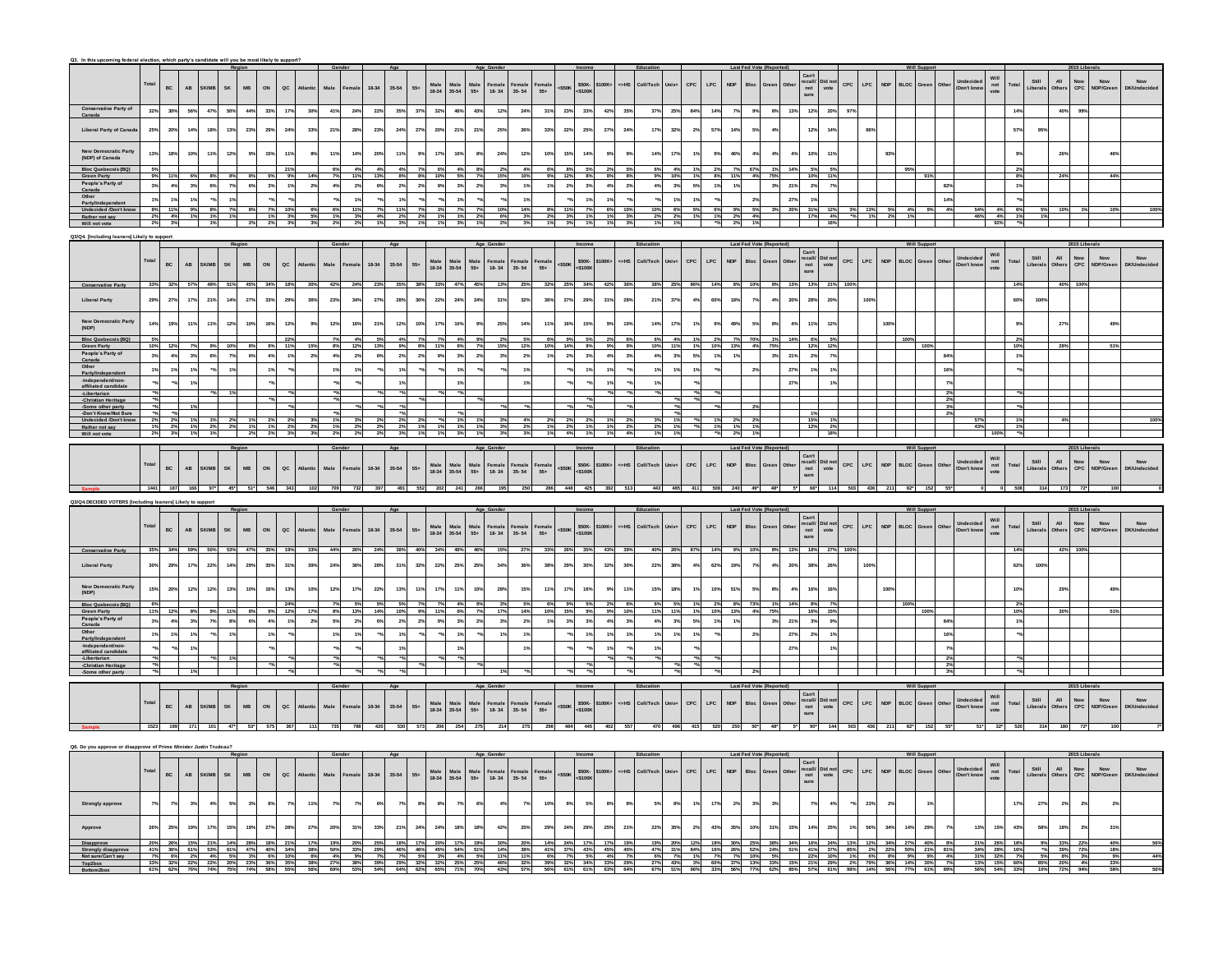| Q7. [Top2box] What is your overall impression of each of the following party leaders? |                                  |                                         |                        |                 |                                                                     |     |               |                     |                     |            |                     |            |                                                   |                                                                        |                |                           |                     |                 |                        |                              |                                            |            |             |                |                             | Last Fed Vote (Reported        |              |                                                                                         |                                                                                                                                                   |     |                             |                                                       |                        |                       |                         |                                                                    |                                  |                  |                                                     |                        |                   |                                        |
|---------------------------------------------------------------------------------------|----------------------------------|-----------------------------------------|------------------------|-----------------|---------------------------------------------------------------------|-----|---------------|---------------------|---------------------|------------|---------------------|------------|---------------------------------------------------|------------------------------------------------------------------------|----------------|---------------------------|---------------------|-----------------|------------------------|------------------------------|--------------------------------------------|------------|-------------|----------------|-----------------------------|--------------------------------|--------------|-----------------------------------------------------------------------------------------|---------------------------------------------------------------------------------------------------------------------------------------------------|-----|-----------------------------|-------------------------------------------------------|------------------------|-----------------------|-------------------------|--------------------------------------------------------------------|----------------------------------|------------------|-----------------------------------------------------|------------------------|-------------------|----------------------------------------|
|                                                                                       | Total                            | BC                                      | AB                     | SK/MI           | SK<br>$_{\rm MB}$                                                   | ON  | $_{\alpha c}$ |                     | Male                | Female     | 18-34               | $35 - 54$  | ${\bf 55+}$                                       | Male<br>18-34<br>$\begin{array}{c}\n\text{Male} \\ 35-54\n\end{array}$ | Male<br>55+    | Female<br>18-34           | Female<br>35-54     | Female<br>55+   | $<$ \$50K              | \$50K-<br>:\$100K<br>\$100K+ | $cH$ HS                                    | Coll/Tech  | Univ-       | CPC            | LPC.<br><b>NDP</b>          | Bloc                           | Green        | Can<br>recall/<br>not<br>Oth<br>sure                                                    | Did not                                                                                                                                           | CPC | LPC.                        | <b>NDP</b><br>BLOC.                                   | Green                  | Othe                  | Don't kne               | Will<br>not<br>vote                                                | Total                            | Still<br>ibera   | All<br>CPC.<br>Other                                | Now<br>Now<br>NDP/Cres |                   | $\mathsf{Now}$<br><b>DK/Linderider</b> |
| <b>Conservative Party</b><br>leader Andrew Sche                                       | 39%                              | 35%                                     | 57%                    | 53%             | 62%<br>46%                                                          | 40% | 30%           | 30%                 | 49%                 | 30%        | 30%                 | 40%        | 45%                                               | 37%                                                                    | 54%<br>53%     | 23%                       | 27%                 | 38%             | 32%                    | 42%                          | 47%<br>45%                                 | 44%        | 28%         | 88%            | 19%                         | 15%<br>24%                     | 29%          | 20%                                                                                     | 25%<br>33%                                                                                                                                        | 93% | 9%                          | 13%                                                   | 15%                    | 13%<br>41%            | 13%                     | 17%                                                                | 19%                              | 8%               | 38%                                                 | 85%                    | 7 <sup>9</sup>    |                                        |
| <b>New Democratio</b><br>Party/NDP leader<br>Jagmeet Singh                            | $44^{\circ}$                     | 48%                                     | 35%                    | 40              | 34%<br>45%                                                          | 47° | 42%           | 41%                 | 40%                 | 47%        | 53%                 | 41%        | 40%                                               | 44%                                                                    | 38%<br>39%     | 61%                       | 43%                 | 40              | 44%                    | 47%                          | 37%<br>42%                                 | 40%        | 55%         | 22%            | 53%                         | 69%<br>32%                     | 48%          | 33%                                                                                     | 29%<br>40%                                                                                                                                        | 22% | 53%                         | 89%                                                   | 51%<br>37 <sup>o</sup> | 13%                   | 17%                     | 29%                                                                | 53%                              | 57%              | 50                                                  | 26%                    | 69                |                                        |
| Bloc Québécois leade<br><b>Yves Francois Blanch</b>                                   | 44                               |                                         |                        |                 |                                                                     |     | 44%           |                     | 54%                 | 36%        | 51%                 | 36%        | 47%<br>59%                                        | 40%                                                                    | 61%            | 43%                       | 32%                 | 35              | 46%                    | 52%                          | 329<br>46%                                 | 46%        | 413         | 30%            | 34%                         | $82^{\circ}$<br>51%            | 23%          | 67%                                                                                     | 40%<br>40%                                                                                                                                        | 32% | 29%                         | 31%<br>94                                             | 385                    | 42%                   | 20%                     |                                                                    | $34^{\circ}$                     | 29%              | $22^{\circ}$                                        | 339                    |                   |                                        |
| <b>Green Party leader</b>                                                             | 43%                              | 53%                                     | 32%                    | 40 <sup>e</sup> | 33%<br>46%                                                          | 42% | 43%           | 52%                 | 36%                 | 50%        | 50%                 | 38%        | 42%                                               | 40%<br>31%                                                             | 36%            | 60%                       | 45%                 | 47%             | 48%                    | 43%                          | 37%<br>38%                                 | 40%        | 52%         | 16%            | 55%                         | 54%<br>50%                     | 89%          | 52%                                                                                     | 44%<br>39%                                                                                                                                        | 18% | 55%                         | 59%                                                   | $37^\circ$<br>91%      | 21%                   | 23%                     | 31%                                                                | 55%                              | 57%              | 53%                                                 | 21%                    | 78%               |                                        |
| Elizabeth May<br>People's Party of<br>Canada leader Maxin                             | 18%                              | 17%                                     | 23%                    | 23%             | 19%<br>26%                                                          | 19% | 14%           | 13%                 | 24%                 | 12%        | 22%                 | 19%        | 14%                                               | 27%<br>27%                                                             | 19%            | 18%                       | 12%                 |                 | 13%                    | 21%                          | 22%<br>19%                                 | 21%        | 14°         | 35%            | 105                         | 8%<br>95                       | 20%          | 35%                                                                                     | 16%<br>20%                                                                                                                                        | 32% | 5%                          |                                                       |                        | 10%<br>86%            |                         | 9%                                                                 | 10                               | 5%               | $14^{o}$                                            | 24%                    |                   |                                        |
| Bernier                                                                               |                                  |                                         |                        |                 |                                                                     |     |               |                     |                     |            |                     |            |                                                   |                                                                        |                |                           |                     |                 |                        |                              |                                            |            |             |                |                             |                                |              |                                                                                         |                                                                                                                                                   |     |                             |                                                       |                        |                       |                         |                                                                    |                                  |                  |                                                     |                        |                   |                                        |
| [Bottom2box] What is your overall impression of each of the following party leaders?  |                                  |                                         |                        |                 |                                                                     |     |               |                     |                     |            |                     |            |                                                   |                                                                        |                |                           |                     |                 |                        |                              |                                            |            |             |                |                             | Last Fed                       |              |                                                                                         |                                                                                                                                                   |     |                             |                                                       |                        |                       |                         |                                                                    |                                  |                  |                                                     |                        |                   |                                        |
|                                                                                       | Tota                             | <b>BC</b>                               | AB                     | <b>SK/MI</b>    | <b>SK</b><br>MB                                                     | ON  | $_{\sf ac}$   | Hlanti              | Male                | Femal      | 18-34               | 35-54      | Male<br>18-34<br>$55+$                            | Male                                                                   | Male<br>55+    | Female                    | Female<br>35-54     | Female          | $<$ S50K               | \$50K-<br><\$100K<br>\$100K+ | $ctt$ HS                                   | Coll/Tech  | Univ+       | CPC            | LPC                         | NDP<br>Bloc                    | Green        | $\frac{recall}{not}$<br>Othe                                                            | Did not<br>vote                                                                                                                                   | CPC | LPC                         | <b>NDP</b>                                            | <b>BLOC</b><br>Green   | Other                 | Indecide<br>Don't know  | $not$ not                                                          | Total                            | Still<br>Liberal | $\mathbf{All}$<br>$_{\rm{CPC}}^{\rm{Now}}$<br>Other | Now<br>NDP/Gree        |                   | Now<br>DK/Undecide                     |
|                                                                                       |                                  |                                         |                        |                 |                                                                     |     |               |                     |                     |            |                     |            |                                                   | 35-54                                                                  |                | $18 - 34$                 |                     | $55+$           |                        |                              |                                            |            |             |                |                             |                                |              | sure                                                                                    |                                                                                                                                                   |     |                             |                                                       |                        |                       |                         |                                                                    |                                  |                  |                                                     |                        |                   |                                        |
| <b>Conservative Party</b><br>leader Andrew Sch                                        | 55%                              | 60%                                     | 37%                    | 42%             | 35%<br>48%                                                          | 55% | 62%           | 64%                 | 48%                 | 62%        | 67%                 | 52%        | 49%                                               | 63%                                                                    | 42%<br>41%     | 70%                       | 61%                 | 57%             | 59%                    | 55%                          | 47%<br>519                                 | 50%        | 69%         | 9%             | 78%                         | 81%<br>70%                     | 68%          | 80%                                                                                     | 52%<br>53%                                                                                                                                        | 6%  | 85%                         | 83%                                                   | 83%                    | 85%<br>51%            | 50%                     | 41%                                                                | 78%                              | 88%              | 59%                                                 | 14%                    | 91                |                                        |
| New Democratic<br>Party/NDP leader<br>Jagmeet Singh                                   | 45%                              | 42%                                     | 52%                    | 52%             | 59%<br>46%                                                          | 43% | 45%           | 46%                 | 53%                 | 38%        | 39%                 | 45%        | 50%                                               | 55%<br>52%                                                             | 52%            | 25%                       | 38%                 | 47%             | 40%                    | 45%                          | 52%<br>51%                                 | 49%        | 36%         | 70%            | 37%                         | 21%<br>64%                     | 45%          | 55%                                                                                     | 36%<br>46%                                                                                                                                        | 69% | 35%                         | 5%                                                    | 39%<br>599             | 79%                   | 34%                     | 31%                                                                | 37%                              | 35%              | 37 <sup>o</sup>                                     | 59%                    | 22 <sup>9</sup>   |                                        |
| <b>Bloc Québécois leade</b><br><b>Yves-Francois Blanche</b>                           | 38                               |                                         |                        |                 |                                                                     |     | 38%           |                     | 37%                 | 38%        | 35%                 | 41%        | 37%                                               | 35%<br>47%                                                             | 30%            | 36%                       | 35%                 | 43%             | 34%                    | 36%                          | 53%<br>32%                                 | 41%        | 40%         | 58%            | 46%                         | 33%<br>12 <sup>9</sup>         | 70%          | 33%                                                                                     | 15%<br>40%                                                                                                                                        | 55% | 53%                         | 44%                                                   | 3 <sup>o</sup><br>33%  | 58%                   | 31%                     | 51%                                                                | 46°                              | <b>S65</b>       | 39'                                                 | 45%                    | 355               |                                        |
| <b>Green Party leader</b><br>Elizabeth May                                            | 46                               | 37%                                     | 57%                    | 52%             | 47%<br>59%                                                          | 48% | 42%           | 34%                 | 58%                 | 34%        | 38%                 | 49%        | 48%                                               | 62%<br>56%                                                             | 57%            | 21%                       | 38%                 | 39%             | 37%                    | 47%                          | 49%<br>56%                                 | 47%        | 41%         | 77%            | 35%                         | 34%<br>42%                     | 8%           | 28%                                                                                     | 25%<br>41%                                                                                                                                        | 75% | 32%                         | 30%                                                   | 53%                    | 73%<br>3 <sup>9</sup> | 26%                     | 36%                                                                | 35%                              | 34%              | 35%                                                 | 68%                    | 11%               |                                        |
| People's Party of<br>Canada leader Maxi                                               | 64                               | 60%                                     | 56%                    | 639             | 70%<br>58%                                                          | 64% | 72%           | 63%                 | 67%                 | 62%        | 62%                 | 61%        | 69%<br>69%                                        | 61%                                                                    | 70%            | 55%                       | 61%                 | 675             | 63%                    | 64%                          | 60%<br>68                                  | 58%        | 75          | 53%            | 72 <sup>°</sup>             | 76%<br>83                      | 63%          | 65%                                                                                     | 51%<br>45%                                                                                                                                        | 53% | 75%                         | 77%                                                   | 85                     | 70%<br>12%            | 38%                     | 51                                                                 | 725                              |                  | 64                                                  | 54%                    | 735               |                                        |
|                                                                                       |                                  |                                         |                        |                 |                                                                     |     |               |                     |                     |            |                     |            |                                                   |                                                                        |                |                           |                     |                 |                        |                              |                                            |            |             |                |                             |                                |              |                                                                                         |                                                                                                                                                   |     |                             |                                                       |                        |                       |                         |                                                                    |                                  |                  |                                                     |                        |                   |                                        |
| . Overall impression of Conservative Party leader Andrew Schee                        |                                  |                                         |                        |                 |                                                                     |     |               |                     |                     |            |                     |            |                                                   |                                                                        |                |                           |                     |                 |                        |                              |                                            |            |             |                |                             | Last Fed Vote (Reporter        |              |                                                                                         |                                                                                                                                                   |     |                             |                                                       |                        |                       |                         |                                                                    |                                  |                  | 2015 Li                                             |                        |                   |                                        |
|                                                                                       | Total                            | <b>BC</b>                               |                        |                 |                                                                     |     | $_{\alpha c}$ |                     |                     |            |                     |            |                                                   | Male                                                                   |                | Female                    | Female              | Female          |                        | \$50K-\$100K+<br><\$100K     | $c = HS$                                   | Coll/Tech  | Univ-       | CPC            | LPC                         | NDP<br>Bloc                    | <b>Green</b> | Can't<br>Othe                                                                           | Did not                                                                                                                                           | CPC | LPC                         | <b>NDP</b>                                            | <b>BLOC</b><br>Green   | Othe                  | Undecided<br>Don't know | Will<br>not<br>vote                                                | Total                            | Still            | All<br>Now<br>CPC                                   | Now                    | DK/Undecia        | Now                                    |
|                                                                                       |                                  |                                         | $\mathbf{A}\mathbf{B}$ | SK/MB           | $\ensuremath{\mathsf{MB}}\xspace$<br>SK                             | ON  |               | <b>Atlantic</b>     | Male                | Female     | 18-34               | $35 - 54$  | Male<br>18-34<br>$55+$                            | $35 - 54$                                                              | Male<br>55+    | $18 - 34$                 | $35 - 54$           | $55+$           | $<$ \$50K              |                              |                                            |            |             |                |                             |                                |              | recall/<br>not<br>sure                                                                  | vote                                                                                                                                              |     |                             |                                                       |                        |                       |                         |                                                                    |                                  | iberal           | Other                                               | NDP/Gree               |                   |                                        |
| Very favourable<br>Favourable                                                         | 23%                              | 11%                                     | 29%                    | 26%             | 27%<br>26%<br>25% 28% 27% 35% 20% 21% 22%                           | 19% |               | 21%                 | 20%<br>29%          | 12%<br>18% | 12%<br>18%          | 17%        | 18%<br>23% 27% 22% 31% 31%                        | 15%                                                                    | 23%<br>$^{22}$ | 15%                       | 12%<br>15%          | 15%             | 13%<br>23% 19% 26%     | 16%                          | 20% 20%<br>27% 25%                         | <b>28%</b> |             | 11% 45%        | 5%                          | 4%<br>17% 43% 14% 11% 24% 27%  |              | 20% 16% 23%                                                                             | 9%                                                                                                                                                | 45% | 47% 7% 8%                   |                                                       | 15%                    | 12% 40%               | 11%                     |                                                                    | 17% 14%                          | 1%               | 11%<br>7% 27% 56%                                   | 28%                    |                   |                                        |
| Unfavourable<br>Very unfavourable                                                     | 18%<br>37%                       | 21%<br>38%                              | 14%<br>23%             | 10%<br>31%      | 6% 14% 15% 25%<br>34%<br>28%                                        |     | 40% 37%       | $\frac{20\%}{45\%}$ | 18%<br>30%          | 19%<br>43% | 17%<br>50%          | 36%        | 16% 21% 20% 15% 19%<br>28%                        | 43% 28%                                                                | 23%            | 14%<br>57%                | 18%<br>43%          | 33%             | 23% 20% 20%<br>39%     | 35%                          | 13% 16%<br>37% 31%                         | 19%<br>319 |             |                |                             |                                |              | 19% 6% 22% 26% 32% 11% 44% 16% 21%<br>49% 2% 55% 55% 39% 56% 36% 36% 37%                |                                                                                                                                                   |     | 5% 23%<br>1% 62%            | 17% 47%<br>65%                                        | 61%<br>36%             | 24% 32%<br>19%        | 31%<br>20%              |                                                                    | 16% 22%<br>25% 55%               | 66% 38%          | 21% 21% 11%                                         | 3%                     | 25%               |                                        |
| Not sure/can't say                                                                    |                                  |                                         |                        |                 |                                                                     |     |               |                     |                     |            |                     |            | 6%                                                |                                                                        |                |                           |                     |                 |                        |                              |                                            |            |             |                |                             |                                |              |                                                                                         |                                                                                                                                                   |     |                             | 5%                                                    |                        |                       |                         |                                                                    |                                  |                  |                                                     |                        |                   |                                        |
| Top2box                                                                               | 39%                              | 35%                                     | 57%                    | 539             | 62%<br>46%                                                          | 40% | 30%           | 30%                 | 49%                 | 30%        | 30%                 | 40%        | 45%                                               | 37%<br>54%                                                             | 53%            | 23%                       | 27%                 | 38              | 32%                    | 42%                          | 45%<br>47%                                 | 44%        | 28%         | 88%            | 19%                         | 15%<br>$24^{\circ}$            | 29%          | 20%                                                                                     | 25%<br>33%                                                                                                                                        | 93% | 9%                          | 13%                                                   | 13%<br>15%             | 41%                   | 13%                     | 17%                                                                | 19%                              | 8%               | $38^{\circ}$                                        | 85%                    |                   |                                        |
| Bottom2box                                                                            | 55%                              | 60%                                     | 37%                    | 42%             | 35%<br>48%                                                          | 55° | 62%           | 64%                 | 48%                 | 62%        | 67%                 | 52%        | 49%                                               | 63%                                                                    | 42%<br>41%     | 70%                       | 61%                 | 57°             | 59%                    | 55%                          | 47%<br>51                                  | 50%        | 69          | 9 <sup>9</sup> | 78%                         | 81%<br>70%                     | 68%          | 80%                                                                                     | 52%<br>53%                                                                                                                                        |     | 85%                         | 83%                                                   | 83°<br>85%             | 51%                   | 50%                     | 41%                                                                | 78%                              |                  | 59                                                  | 14%                    |                   |                                        |
| <b>Overall impression of New Der</b>                                                  |                                  | nocratic Party/NDP leader Jagmeet Singh |                        |                 |                                                                     |     |               |                     |                     |            |                     |            |                                                   |                                                                        |                |                           |                     |                 |                        |                              |                                            |            |             |                |                             |                                |              |                                                                                         |                                                                                                                                                   |     |                             |                                                       |                        |                       |                         |                                                                    |                                  |                  |                                                     |                        |                   |                                        |
|                                                                                       |                                  |                                         |                        |                 |                                                                     |     |               |                     | Gender              |            |                     | Age        |                                                   |                                                                        |                | Age_Gender                |                     |                 |                        | Income                       |                                            | Education  |             |                |                             | Last Fed Vote (Reported)       |              | Can't                                                                                   |                                                                                                                                                   |     |                             |                                                       | <b>Will Suppor</b>     |                       |                         |                                                                    |                                  |                  |                                                     | 2015 Liberals          |                   |                                        |
|                                                                                       | Total                            | BC                                      | $\mathsf{AB}$          | SK/MB           | SK<br>$\mathsf{MB}$                                                 | ON  | QC            |                     | Male                | Female     | 18-34               | 35-54      | Male<br>18-34<br>$55+$                            | Male<br>$35 - 54$                                                      | Male<br>55+    | Female<br>$18 - 34$       | Female<br>$35 - 54$ | Female<br>$55+$ | $<$ \$50K              | \$50K-\$100K+<br><\$100K     | $cH$ HS                                    | Coll/Tech  | Univ-       | CPC            | LPC                         | <b>NDP</b><br>Bloc             | Green        | recall/<br>not<br>Othe                                                                  | Did not<br>vote                                                                                                                                   | CPC | LPC                         | <b>NDP</b>                                            | <b>BLOC</b><br>Green   | Othe                  | Indecided<br>Don't know | Will<br>not<br>vote                                                | Total                            | Still<br>.iberal | $\mathsf{All}$<br>$Now$<br>CPC<br>Other             | Now<br>NDP/Gree        | DK/Line           | Now                                    |
|                                                                                       |                                  |                                         |                        |                 |                                                                     |     |               |                     |                     |            |                     |            |                                                   |                                                                        |                |                           |                     |                 |                        |                              |                                            |            |             |                |                             |                                |              | sure                                                                                    |                                                                                                                                                   |     |                             |                                                       |                        |                       |                         |                                                                    |                                  |                  |                                                     |                        |                   |                                        |
| Very favoura<br>Favourable<br>Unfavourable                                            | 8%<br>36 <sup>o</sup><br>27%     | 11%                                     | 3%                     | 4%              | 3% 6%<br>37% 32% 36% 32% 39% 38% 36%<br>29% 28% 32% 37% 28% 26% 26% | 9%  | 6%            | 10%<br>31%          | 7%<br>33%           | 9%<br>38%  | 12%<br>41%          | 8%         | 5% 10%<br>33% 35% 34% 31% 36%                     |                                                                        | 8%<br>4%       | 13%<br>48%                | 8%<br>35%           | 6%              | 9%<br>34% 36% 39%      | 8%                           | 7%<br>8%<br>35% 29%                        | 32%<br>30% | 8%          | 2%             |                             | 6% 21% 3% 13%                  |              | 9%<br>47% 20% 48% 48% 28% 35% 33% 20% 31%                                               | 9%                                                                                                                                                |     | 1% 4%                       | 36%<br>20% 49% 53% 35%                                | 2%                     | 8%<br>43% 11%         | 17%<br>22%              |                                                                    | $\frac{2\%}{27\%}$ 6%<br>27% 48% | 3% 10%           | 54% 40%                                             | 26%                    | 18%<br>51%<br>17% |                                        |
| Very unfavourable<br>Not sure/can't say                                               | 18%                              |                                         | 13%                    | 8%              | 13% 24% 20% 23% 18% 17% 19%<br>6%<br>10%                            | 10% |               | $\frac{30\%}{15\%}$ | $\frac{30\%}{23\%}$ | 25%<br>13% | $\frac{25\%}{15\%}$ |            | 27% 30% 31% 30% 31%<br>18% 20% 24% 23% 21%<br>11% |                                                                        | 9%<br>8%       | $\frac{19\%}{6\%}$<br>14% | $\frac{24\%}{13\%}$ | 13%             |                        |                              | 29% 25% 27% 31% 29%<br>18% 15% 18% 21% 22% | 19%        |             | 9%             |                             | 10%<br>5%                      |              | 24% 38% 27% 12% 31% 28% 34% 21% 28%<br>11% 32% 10% 9% 33% 17% 21% 15% 18%<br>13%<br>34% | 15%                                                                                                                                               |     |                             | 38% 28% 4% 33% 25% 30%<br>31% 7% 1% 26% 14% 49%<br>6% |                        |                       | 11%                     |                                                                    | 12% 27%<br>19% 10%               |                  | 29% 24% 37%<br>6% 13% 22%<br>13%                    |                        | 5%                |                                        |
| Top2box                                                                               | $44^{\circ}$                     | 48%                                     | 35%                    | 40              | 34%<br>45%                                                          | 47% | 42%           | 41%                 | 40%                 | 47%        | 53%                 | 41%        | 40%                                               | 44%<br>38%                                                             | 39%            | 61%                       | 43%                 | 40              | 44%                    | 47%                          | 37%<br>42%                                 | 40%        | 55%         | 22%            | 53%                         | 69%<br>$32^{\circ}$            | 48%          | 33%                                                                                     | 29%<br>40%                                                                                                                                        | 22% | 53%                         | 89%                                                   | $37^{\circ}$<br>51%    | 13%                   | 17%                     | 29%                                                                | 53%                              | 57%              | 50                                                  | 26%                    | 695               |                                        |
| Rottom2box                                                                            | 45%                              | 42%                                     | 52%                    | 52%             | 59%<br>46%                                                          | 43% | 45%           | 46%                 | 53%                 | 38%        | 39%                 | 45%        | 50%                                               | 55%<br>52%                                                             | 52%            | 25%                       | 38%                 | 475             | 40%                    | 45%                          | 52%<br>51%                                 | 49%        | 36%         | 70%            | 37%                         | 21%<br>64%                     | 45%          | 55%                                                                                     | 36%<br>46%                                                                                                                                        | 69% | 35%                         | 5%                                                    | 39%<br>599             | 79%                   | 34%                     | 31%                                                                | 37%                              | 35%              | 37 <sup>o</sup>                                     | 59%                    | 22%               |                                        |
|                                                                                       |                                  |                                         |                        |                 |                                                                     |     |               |                     |                     |            |                     |            |                                                   |                                                                        |                |                           |                     |                 |                        |                              |                                            |            |             |                |                             |                                |              |                                                                                         |                                                                                                                                                   |     |                             |                                                       |                        |                       |                         |                                                                    |                                  |                  |                                                     |                        |                   |                                        |
|                                                                                       |                                  |                                         |                        |                 |                                                                     |     |               |                     |                     |            |                     |            |                                                   |                                                                        |                |                           |                     |                 |                        |                              |                                            | Educati    |             |                |                             | Last Fed Vote (Report          |              |                                                                                         |                                                                                                                                                   |     |                             |                                                       |                        |                       |                         |                                                                    |                                  |                  |                                                     |                        |                   |                                        |
|                                                                                       | Total                            | BC                                      | $\mathbf{A}\mathbf{B}$ | K/MB            | SK<br>$_{\rm MB}$                                                   | ON  | $\alpha c$    | Atlantic            | Male                | Female     | 18-34               | $35 - 54$  | Male<br>18-34<br>$55+$                            | Male<br>35-54                                                          | Male<br>55+    | Female<br>18-34           | Female<br>35-54     | Female<br>55+   | $<$ \$50K              | \$50K-<br>c\$100K<br>\$100K+ | c=HS                                       | Coll/Tech  | Univ-       | CPC            | $\ensuremath{\mathsf{LPC}}$ | NDP<br>Bloc                    |              |                                                                                         | $\begin{array}{ll} \mathtt{Can't} \\ \mathtt{recall} \end{array} \begin{array}{ll} \mathtt{Did~not} \\ \mathtt{not} \\ \mathtt{vote} \end{array}$ | CPC | $\ensuremath{\mathsf{LPC}}$ | <b>NDP</b><br><b>BLOC</b>                             | Green                  | Othe                  | Indecided<br>Don't know | Will<br>$\begin{array}{c}\n\text{not} \\ \text{vote}\n\end{array}$ | Total                            | Still<br>Liberal | All<br>$_{\rm{CPC}}^{\rm{Now}}$<br>Other            | Now<br>NDP/Greer       |                   | <b>Now</b><br><b>DK/Undecide</b>       |
|                                                                                       |                                  |                                         |                        |                 |                                                                     |     |               |                     |                     |            |                     |            |                                                   |                                                                        |                |                           |                     |                 |                        |                              |                                            |            |             |                |                             |                                |              |                                                                                         |                                                                                                                                                   |     |                             |                                                       |                        |                       |                         |                                                                    |                                  |                  |                                                     |                        |                   |                                        |
|                                                                                       |                                  |                                         |                        |                 |                                                                     |     | 367           |                     |                     |            |                     |            |                                                   |                                                                        | 61*            |                           |                     |                 |                        |                              |                                            |            |             |                |                             |                                |              |                                                                                         | $32^{\circ}$<br>$38^{\circ}$                                                                                                                      |     |                             |                                                       |                        |                       |                         | 9*1                                                                |                                  | $80^{\circ}$     |                                                     |                        |                   |                                        |
| Q7. Overall impression of Bloc Québécois leader Yves-Francois Blanchet                |                                  |                                         |                        |                 |                                                                     |     |               |                     |                     |            |                     | Age        |                                                   |                                                                        |                | Age Gende                 |                     |                 |                        |                              |                                            | Education  |             |                |                             | Last Fed Vote (Reported)       |              |                                                                                         |                                                                                                                                                   |     |                             |                                                       | <b>Will Suppe</b>      |                       |                         |                                                                    |                                  |                  |                                                     | erals                  |                   |                                        |
|                                                                                       | Total                            | BC                                      | $\mathsf{A}\mathsf{B}$ | <b>SK/MI</b>    | $_{\rm MB}$<br><b>SK</b>                                            | ON  | $_{\alpha}$   |                     | Male                | emal       | 18-34               | $35 - 54$  | Male<br>18-34<br>$55\div$                         | Male<br>35-54                                                          | Male<br>55+    | Female<br>$18 - 34$       | Female<br>$35 - 54$ | Female<br>$55+$ | $<$ \$50K              | \$50K-<br>c\$100K<br>\$100K  | $cH$ HS                                    | Coll/Tech  | <b>Univ</b> | CPC            | LPC<br><b>NDP</b>           | Bloc                           | Green        | Can't<br>recall/<br>not<br>sure<br>Othe                                                 | Did no<br>vote                                                                                                                                    | CPC | LPC                         | <b>NDP</b>                                            | <b>BLOC</b><br>Green   | Othe                  | Don't know              | Will<br>not<br>vote                                                | Total                            | Still<br>Liberal | All<br>Now<br>CPC<br>Other                          | Now<br>NDP/Gree        |                   | <b>Now</b><br>DK/Undecide              |
| Very favourabl                                                                        |                                  |                                         |                        |                 |                                                                     |     | 15%           |                     | 21%                 | 9%         | 11%                 | 14%        | 18%                                               | 23%                                                                    | 14%<br>28%     |                           | 14%                 | 10%             | 17%                    | 16%                          | 8% 18%                                     | 15%        | 13%         | $3\%$          | $8\%$                       | 10%<br>50%                     |              | 67% 15%                                                                                 | 15%                                                                                                                                               | 7%  | 2%                          | 3%                                                    | 56%                    | 2%                    |                         |                                                                    | 89                               | 2%               |                                                     | 14%                    |                   |                                        |
| Favourabl<br>Unfavourable                                                             | $-29^{\circ}$<br>19 <sup>5</sup> |                                         |                        |                 |                                                                     |     | 29%<br>19%    |                     | 32%<br>18%          | 27%<br>20% | 40%<br>24%          | 22%<br>21% | 29% 37%<br>15% 24%                                | 25%                                                                    | 27% 34%<br>9%  | 43%<br>25%                | 17%<br>16%          | 20%             | 25% 29% 36%<br>18% 22% |                              | 23% 28%<br>22% 19%                         | 32%<br>20% |             | 19% 23% 22%    |                             | 28% 28% 26% 41% 32% 16%<br>23% | 8% 58%       |                                                                                         | 26% 25%<br>9%<br>17%                                                                                                                              |     | 25% 27%<br>26% 24%          | 28% 38%<br>31%                                        | 17%                    | 36% 42%               | 14%<br>31%              |                                                                    | $-26%$<br>24% 22%                | 27%<br>25%       | 17%<br>19%<br>23%                                   | 16%                    | 16%<br>27%        |                                        |
|                                                                                       |                                  |                                         |                        |                 |                                                                     |     |               |                     |                     |            |                     |            |                                                   |                                                                        |                |                           |                     |                 |                        |                              |                                            |            |             |                |                             |                                |              |                                                                                         |                                                                                                                                                   |     |                             |                                                       |                        |                       |                         |                                                                    |                                  |                  |                                                     |                        |                   |                                        |
| Very unfavourable                                                                     | 18                               |                                         |                        |                 |                                                                     |     | 18%           |                     | 19%                 | 18%        | 11%                 | 20%        | 21%                                               | 119                                                                    | 22%<br>21%     | 11%                       | 18%                 | 22%             | 16%                    | 14%                          | 312<br>13%                                 | 21%        | 21°         | 35%            | 24%                         | 10%<br>4%                      | 13%          | 33%                                                                                     | 6%<br>23%                                                                                                                                         | 29% | 28%                         | 12%                                                   |                        | 16%<br>58%            |                         | 27                                                                 | $24^{o}$                         | 31%              | 16                                                  | 29%                    |                   |                                        |

**Top2box 44% 44% 54% 36% 51% 36% 47% 59% 40% 61% 43% 32% 35% 46% 52% 32% 46% 46% 41% 30% 34% 51% 82% 23% 67% 40% 40% 32% 29% 31% 94% 38% 42% 20% 34% 29% 22% 33% 16% Bottom2box 38% 38% 37% 38% 35% 41% 37% 35% 47% 30% 36% 35% 43% 34% 36% 53% 32% 41% 40% 58% 46% 33% 12% 70% 33% 15% 40% 55% 53% 44% 3% 33% 58% 31% 51% 46% 56% 39% 45% 35%**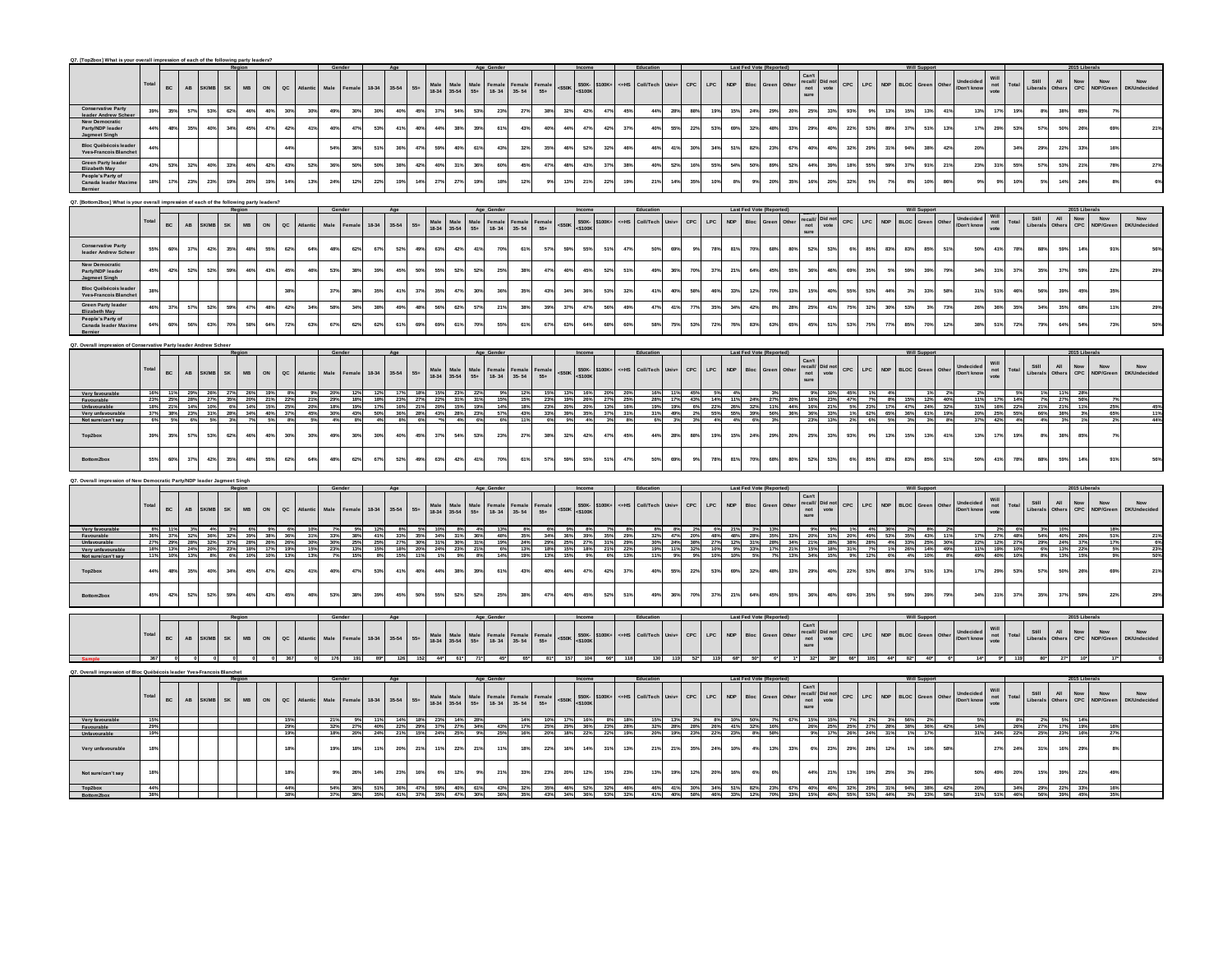|                                                               |       | BC                                                         | $\mathbf{A}\mathbf{B}$ | SK<br>SK/MB                |         | MB<br>ON                                                    | $\sf{ac}$   |         | Male            | Female | 18-34    | $35 - 54$                | $55*$ Male Male<br>18-34 35-54 |                                                                                                                   | $\begin{array}{c}\n\text{Male} \\ 55+\end{array}$           | $\begin{array}{c}\n\textbf{Female} \\ \textbf{18-34}\n\end{array}$ | $\begin{array}{c}\n\textbf{Female} \\ 35-54\n\end{array}$ | Female<br>55+                                                  | \$50K-<br><\$100K<br><\$50K                                                                                                                                                                                                                                                                                                                                                                                                                                                                                                                                                                                                                                                                                                                                                                                                                 | \$100K+                     | <=HS    |           |      | CPC                     | $\ensuremath{\mathsf{LPC}}$<br>$\ensuremath{\mathsf{NDP}}\xspace$ | Bloc                          |     |      | $\begin{array}{ll} \mathtt{Can't} \\ \mathtt{recall/} \\ \mathtt{not} \\ \mathtt{such} \end{array}$                        | CPC         | $\ensuremath{\mathsf{LPC}}$ | <b>NDP</b>                         | <b>BLOC</b><br>Green | Other      | Undecided<br>Don't know  | Will<br>not<br>vote                                        |                           | Still<br>Liberals            | All<br>Others              | Now<br>NDP/Greet<br>$_{\rm{CPC}}^{\rm{Now}}$                               |     | Now                                |
|---------------------------------------------------------------|-------|------------------------------------------------------------|------------------------|----------------------------|---------|-------------------------------------------------------------|-------------|---------|-----------------|--------|----------|--------------------------|--------------------------------|-------------------------------------------------------------------------------------------------------------------|-------------------------------------------------------------|--------------------------------------------------------------------|-----------------------------------------------------------|----------------------------------------------------------------|---------------------------------------------------------------------------------------------------------------------------------------------------------------------------------------------------------------------------------------------------------------------------------------------------------------------------------------------------------------------------------------------------------------------------------------------------------------------------------------------------------------------------------------------------------------------------------------------------------------------------------------------------------------------------------------------------------------------------------------------------------------------------------------------------------------------------------------------|-----------------------------|---------|-----------|------|-------------------------|-------------------------------------------------------------------|-------------------------------|-----|------|----------------------------------------------------------------------------------------------------------------------------|-------------|-----------------------------|------------------------------------|----------------------|------------|--------------------------|------------------------------------------------------------|---------------------------|------------------------------|----------------------------|----------------------------------------------------------------------------|-----|------------------------------------|
|                                                               |       |                                                            |                        |                            |         |                                                             |             |         |                 |        |          |                          |                                |                                                                                                                   |                                                             |                                                                    |                                                           |                                                                |                                                                                                                                                                                                                                                                                                                                                                                                                                                                                                                                                                                                                                                                                                                                                                                                                                             |                             |         |           |      |                         |                                                                   |                               |     |      |                                                                                                                            |             |                             |                                    |                      |            |                          |                                                            |                           |                              |                            |                                                                            |     |                                    |
|                                                               |       | ion of Green Party leader Elizabeth Ma                     |                        |                            |         |                                                             |             |         |                 |        |          |                          |                                |                                                                                                                   |                                                             |                                                                    |                                                           |                                                                |                                                                                                                                                                                                                                                                                                                                                                                                                                                                                                                                                                                                                                                                                                                                                                                                                                             |                             |         |           |      |                         |                                                                   |                               |     |      |                                                                                                                            |             |                             |                                    |                      |            |                          |                                                            |                           |                              |                            |                                                                            |     |                                    |
|                                                               |       | BC                                                         | $\mathbf{A}\mathbf{B}$ | SK<br><b>SK/MB</b>         |         | ON<br><b>MB</b>                                             | $_{\sf ac}$ |         | Male            |        | 18-34    | $35 - 54$<br>$55+$       |                                | $\begin{array}{r}\n\text{Male} \\ 18-34\n\end{array}\n\quad\n\begin{array}{r}\n\text{Male} \\ 35-54\n\end{array}$ | $\begin{array}{c}\n\text{Male} \\ 55+\end{array}$           | $\begin{array}{c}\n\textbf{Female} \\ \textbf{18-34}\n\end{array}$ | Female<br>35-54                                           | Female<br>55+                                                  | \$50K-<br><\$100K<br>$<$ \$50K                                                                                                                                                                                                                                                                                                                                                                                                                                                                                                                                                                                                                                                                                                                                                                                                              | \$100K                      | c=HS    |           |      | CPC                     | $\mathsf{LPC}$<br><b>NDP</b>                                      | <b>Bloc</b>                   |     |      | $\begin{array}{c} \text{Can't} \\ \text{recall/} \\ \text{not} \\ \text{sure} \end{array}$<br>Did not<br>vote              | CPC         | $\mathsf{LPC}$              | <b>NDF</b>                         | <b>BLOC</b>          |            | nacalaca<br>Jon't know   | Will<br>not<br>vote                                        |                           | Still<br>Liberals            | All<br>Other:              | Now<br>NDP/Gree<br>Now<br>CPC                                              |     | Now                                |
| Very favo<br>Favourable                                       |       | 38%                                                        | 27%                    | 33%                        | 26%     | 34%<br>39%                                                  | 36%         | 39%     | 29%             | 399    | 36%      | 31%                      | 30%<br>37%                     | 26%                                                                                                               | 32%                                                         | 41%                                                                | 36%                                                       |                                                                | 37%                                                                                                                                                                                                                                                                                                                                                                                                                                                                                                                                                                                                                                                                                                                                                                                                                                         | 36%<br>30%                  | 30%     | 33%       | 41%  | 15%                     | 44%                                                               | 45%<br>50%                    | 49% | 30%  | 29%<br>32%                                                                                                                 | 17%         | 49%                         | 48%                                | 35%                  | 45%<br>16% | 21%                      | 25%                                                        | 44%                       |                              | 35%                        | 20%                                                                        |     |                                    |
|                                                               | 23%   | 18%                                                        | 20%                    | 27%                        | 26%     | 26%<br>28%                                                  | 25%         |         | 27%             | 205    |          | 25%<br>26%               | 24%                            | 26%                                                                                                               | 30%                                                         | 14%                                                                | 23°                                                       | 23                                                             | 20%                                                                                                                                                                                                                                                                                                                                                                                                                                                                                                                                                                                                                                                                                                                                                                                                                                         | 28%<br>23%                  | 24%     | 23%       | 23%  | 295                     | 23%                                                               | 22 <sup>9</sup><br>23%        |     |      | 25%<br>13%                                                                                                                 | 31%         | 23%                         | 20%                                | 34 <sup>°</sup>      | 21%        | 17%                      | 24%                                                        | 23%                       |                              | 18 <sup>°</sup>            | 34%                                                                        |     |                                    |
| Not sure/can't sa                                             |       |                                                            |                        |                            |         |                                                             |             |         |                 |        |          |                          |                                |                                                                                                                   |                                                             |                                                                    |                                                           |                                                                |                                                                                                                                                                                                                                                                                                                                                                                                                                                                                                                                                                                                                                                                                                                                                                                                                                             |                             |         |           |      |                         |                                                                   |                               |     |      |                                                                                                                            |             |                             |                                    |                      |            |                          | 33%                                                        |                           |                              |                            |                                                                            |     |                                    |
|                                                               |       | le's Party of Canada leader Maxime Bernie                  |                        |                            |         |                                                             |             |         |                 |        |          |                          |                                |                                                                                                                   |                                                             |                                                                    |                                                           |                                                                |                                                                                                                                                                                                                                                                                                                                                                                                                                                                                                                                                                                                                                                                                                                                                                                                                                             |                             |         |           |      |                         |                                                                   |                               |     |      |                                                                                                                            |             |                             |                                    |                      |            |                          |                                                            |                           |                              |                            |                                                                            |     |                                    |
|                                                               |       | $_{\rm BC}$                                                | $\mathsf{A}\mathsf{B}$ | ${\sf SK}$<br><b>SK/MI</b> |         | <b>MB</b><br>ON                                             | $_{\sf QC}$ |         |                 |        | 18-34    | $35 - 54$<br>$55+$       |                                | Male Male<br>18-34 35-54                                                                                          | $\begin{array}{c} \text{Male} \\ 55+ \end{array}$           | Female<br>18-34                                                    | Female<br>35-54                                           | Female<br>55+                                                  | \$50K-<br><\$100K<br><\$50K                                                                                                                                                                                                                                                                                                                                                                                                                                                                                                                                                                                                                                                                                                                                                                                                                 | \$100K                      | $cH$ HS | Coll/Tec  |      | CPC                     | LPC<br><b>NDP</b>                                                 | Bloc                          |     |      | $\begin{array}{c}\n\text{Can't} \\ \text{recall/} \\ \text{not} \\ \text{sure}\n\end{array}$<br>Did not<br>vote            |             | $CPC$ $LPC$                 | <b>NDP</b>                         | <b>BLOC</b>          |            | Undecided<br>Don't know  | Will<br>not<br>vote                                        | Total                     | Still<br>Liberals            | All<br>Other               | Now<br>NDP/Gree<br>Now<br>CPC                                              |     | Now<br>that at                     |
|                                                               |       | 13%                                                        | 19%                    | 17%                        | 13%     | 14%<br>21%                                                  | 11%         | 119     | 18%             | 105    | $14^{o}$ | 15%                      | 15%<br>12%                     | 22%                                                                                                               | 17%                                                         | 13%                                                                | 10%                                                       |                                                                | 10%                                                                                                                                                                                                                                                                                                                                                                                                                                                                                                                                                                                                                                                                                                                                                                                                                                         | 15%<br>17%                  | 15%     | 16%       | 10%  | 26%                     |                                                                   | 7%<br>9%                      | 15% | 13%  | 13%<br>14%                                                                                                                 | 28%         | 4%                          | 5%                                 | 8%                   | 8%<br>26%  |                          | 8%<br>9%                                                   |                           | 5%                           | 113                        | 20%                                                                        |     |                                    |
|                                                               |       |                                                            | 23%                    |                            | 28%     |                                                             |             |         |                 |        |          |                          |                                | 19%                                                                                                               | 24%                                                         | 16%                                                                |                                                           |                                                                | 21%                                                                                                                                                                                                                                                                                                                                                                                                                                                                                                                                                                                                                                                                                                                                                                                                                                         | 20%                         | 23%     |           |      |                         | 18%                                                               |                               |     |      |                                                                                                                            |             | 18%                         |                                    | 12%                  |            |                          | 25%                                                        | 18%                       |                              |                            |                                                                            |     |                                    |
| Very unfavoura<br>Not sure/can't sa                           |       | 23% 21%<br>17%                                             | 23%                    | 14%<br>23% 19%             | 11% 16% | 19%<br>26%                                                  | 17% 14%     |         |                 |        |          |                          |                                |                                                                                                                   |                                                             |                                                                    |                                                           |                                                                |                                                                                                                                                                                                                                                                                                                                                                                                                                                                                                                                                                                                                                                                                                                                                                                                                                             |                             |         |           |      |                         |                                                                   |                               |     |      |                                                                                                                            |             |                             |                                    |                      |            | 52%                      | 27%                                                        | 40% 18%                   |                              |                            |                                                                            |     |                                    |
|                                                               |       |                                                            |                        |                            |         |                                                             |             |         |                 |        |          |                          |                                |                                                                                                                   |                                                             |                                                                    |                                                           |                                                                |                                                                                                                                                                                                                                                                                                                                                                                                                                                                                                                                                                                                                                                                                                                                                                                                                                             |                             |         |           |      |                         |                                                                   |                               |     |      |                                                                                                                            |             |                             |                                    |                      |            |                          |                                                            |                           |                              |                            |                                                                            |     |                                    |
|                                                               |       |                                                            |                        |                            |         |                                                             |             |         |                 |        |          |                          |                                |                                                                                                                   |                                                             |                                                                    |                                                           |                                                                |                                                                                                                                                                                                                                                                                                                                                                                                                                                                                                                                                                                                                                                                                                                                                                                                                                             |                             |         |           |      |                         |                                                                   |                               |     |      |                                                                                                                            |             |                             |                                    |                      |            |                          |                                                            |                           |                              |                            |                                                                            |     |                                    |
| <b>Andrew Scher</b>                                           |       | BC                                                         | $\mathsf{AB}$          | SK<br>SK/MB                |         | ON<br>MB                                                    | $\sf{QC}$   | Atlanti | Male            | emale  | 18-34    | $35 - 54$<br>$55+$       |                                | Male Male<br>18-34 35-54                                                                                          | $\begin{array}{c}\n\text{Male} \\ 55+\end{array}$           | Female<br>18-34                                                    | $\begin{array}{c}\n\textbf{Female} \\ 35-54\n\end{array}$ | Female<br>55+                                                  | \$50K-<br><\$100K<br>$<$ \$50K                                                                                                                                                                                                                                                                                                                                                                                                                                                                                                                                                                                                                                                                                                                                                                                                              | 100K                        |         |           |      | ${\tt CPC}$             | $\ensuremath{\mathsf{LPC}}$                                       |                               |     |      | $\begin{array}{c}\n\text{Can't} \\ \text{recall/} \\ \text{not} \\ \text{sure}\n\end{array}$<br>Did not<br>vote            | CPC         | LPC                         |                                    | BLOC                 |            | Jndecided<br>Jon't know  | Will<br>not<br>vote                                        |                           | Still<br>Liberals            | All<br>Others              | Now<br>NDP/Gree<br>Now<br>CPC                                              |     | Now<br>DK/Undeci                   |
|                                                               |       |                                                            | 32%                    |                            | 335     | 43%                                                         | 57%         |         | 43%             | 619    | 64%      | 49%                      | 51%<br>47%                     | 41%                                                                                                               | 39%                                                         | 77%                                                                | 57%                                                       |                                                                | 55%                                                                                                                                                                                                                                                                                                                                                                                                                                                                                                                                                                                                                                                                                                                                                                                                                                         | 53%                         | 46%     | 47%       |      |                         | 80%                                                               | 46%<br>74%                    | 70% | 27%  | 52%<br>50%                                                                                                                 |             | 94%                         | 82%                                | 44%                  | 80%<br>18% | 53%                      | 48%                                                        | 80%                       | 97%                          | 53%                        |                                                                            |     |                                    |
|                                                               |       |                                                            |                        |                            |         |                                                             |             |         |                 |        |          |                          |                                |                                                                                                                   |                                                             |                                                                    |                                                           |                                                                |                                                                                                                                                                                                                                                                                                                                                                                                                                                                                                                                                                                                                                                                                                                                                                                                                                             |                             |         |           |      |                         |                                                                   |                               |     |      |                                                                                                                            |             |                             |                                    |                      |            |                          |                                                            |                           |                              |                            |                                                                            |     |                                    |
|                                                               |       |                                                            |                        |                            |         |                                                             |             |         |                 |        |          |                          |                                |                                                                                                                   | Age Gende                                                   |                                                                    |                                                           |                                                                |                                                                                                                                                                                                                                                                                                                                                                                                                                                                                                                                                                                                                                                                                                                                                                                                                                             |                             |         |           |      |                         |                                                                   | <b>Last Fed Vote (Reporte</b> |     |      |                                                                                                                            |             |                             |                                    |                      |            |                          |                                                            |                           |                              |                            | 115 Liberals                                                               |     |                                    |
|                                                               | Total | BC                                                         | $\mathbf{A}\mathbf{B}$ | SK<br>SK/MB                |         | MB<br>ON                                                    | $\sf{oc}$   | Atlanti | Male            | Femal  | 18-34    | $35 - 54$<br>$55+$       |                                | Male<br>18-34 35-54                                                                                               | Male<br>$55+$                                               | Female<br>18-34                                                    | Female<br>35-54                                           | $\begin{array}{c} \textbf{Female} \\ \textbf{55+} \end{array}$ | \$50K-<br><\$100K<br>$<$ \$50K                                                                                                                                                                                                                                                                                                                                                                                                                                                                                                                                                                                                                                                                                                                                                                                                              | \$100K                      |         |           |      | CPC                     | LPC                                                               | Bloc                          |     |      | $\begin{array}{c} \text{Can't} \\ \text{recall/} \\ \text{not} \\ \text{sure} \end{array}$<br>Did not<br>vote              | CPC         | LPC                         |                                    | <b>BLOC</b>          |            | Undecided<br>Don't know  | Will<br>not<br>vote                                        | Total                     | Still All<br>Liberals Others |                            | Now<br>CPC<br>Now<br>NDP/Green                                             |     | Now<br>DK/Undeci                   |
| Improved                                                      |       | 47%                                                        | 43%                    | 42%                        | 44% 40% | 40%                                                         |             |         |                 |        | 42%      | 47%                      | 22%<br>42%                     | 26%<br>50% 41%                                                                                                    |                                                             |                                                                    | 45%                                                       |                                                                |                                                                                                                                                                                                                                                                                                                                                                                                                                                                                                                                                                                                                                                                                                                                                                                                                                             |                             |         |           |      |                         |                                                                   |                               |     |      | 46%<br>46%                                                                                                                 | 41%         | 42%                         | 46%                                | 42%                  | 45%        |                          | 48%                                                        |                           |                              |                            |                                                                            |     |                                    |
| Q9. [The Liberal Party of Canada led by Justin Trudeau] And o |       |                                                            |                        |                            |         |                                                             |             |         |                 |        |          |                          |                                |                                                                                                                   |                                                             |                                                                    |                                                           |                                                                |                                                                                                                                                                                                                                                                                                                                                                                                                                                                                                                                                                                                                                                                                                                                                                                                                                             |                             |         |           |      |                         |                                                                   |                               |     |      |                                                                                                                            |             |                             |                                    |                      |            |                          |                                                            |                           |                              |                            |                                                                            |     |                                    |
|                                                               |       | $_{\rm BC}$                                                | $\mathbf{A}\mathbf{B}$ | SK<br>SK/ME                |         | MB<br>ON                                                    | $\sf{QC}$   |         | Male            |        | 18-34    | $35 - 54$<br>$55\div$    | Male<br>18-34                  | $\begin{array}{c}\n\text{Male} \\ 35-54\n\end{array}$                                                             | Male<br>$55+$                                               | Female<br>18-34                                                    | Female<br>35-54                                           | Female<br>55+                                                  | \$50K-<br><\$100K<br><s50k< th=""><th>5100K</th><th></th><th>Coll/Tecl</th><th></th><th><math>\mathsf{c}\mathsf{PC}</math></th><th><math display="inline">\ensuremath{\mathsf{NDP}}\xspace</math><br/><math display="inline">\ensuremath{\mathsf{LPC}}</math></th><th>Bloc</th><th></th><th>Othe</th><th>recall/<br/>not<br/>sure<br/>Did not<br/>vote</th><th></th><th><math>CPC</math> <math>LPC</math></th><th><b>NDP</b></th><th>BLOC</th><th></th><th>Don't know</th><th><math display="block">\begin{array}{c}\n\text{not} \\ \text{vote}\n\end{array}</math></th><th>Total</th><th>Still<br/>Liberals</th><th>All<br/>Other:</th><th>Now<br/>NDP/Greer<br/><math display="inline">_{\mbox{\small\bf CO}}^{\mbox{\small\bf Now}}</math></th><th></th><th><math display="inline">\mathsf{Now}</math><br/><b>DK/Undeci</b></th></s50k<> | 5100K                       |         | Coll/Tecl |      | $\mathsf{c}\mathsf{PC}$ | $\ensuremath{\mathsf{NDP}}\xspace$<br>$\ensuremath{\mathsf{LPC}}$ | Bloc                          |     | Othe | recall/<br>not<br>sure<br>Did not<br>vote                                                                                  |             | $CPC$ $LPC$                 | <b>NDP</b>                         | BLOC                 |            | Don't know               | $\begin{array}{c}\n\text{not} \\ \text{vote}\n\end{array}$ | Total                     | Still<br>Liberals            | All<br>Other:              | Now<br>NDP/Greer<br>$_{\mbox{\small\bf CO}}^{\mbox{\small\bf Now}}$        |     | $\mathsf{Now}$<br><b>DK/Undeci</b> |
| Improve                                                       |       |                                                            |                        |                            | 5%      |                                                             | 13%         |         |                 |        |          |                          |                                |                                                                                                                   |                                                             |                                                                    |                                                           |                                                                |                                                                                                                                                                                                                                                                                                                                                                                                                                                                                                                                                                                                                                                                                                                                                                                                                                             |                             |         |           |      |                         |                                                                   | 10%                           |     |      |                                                                                                                            |             | 13%                         |                                    |                      |            |                          |                                                            | 10%                       |                              |                            |                                                                            |     |                                    |
|                                                               |       | 43%                                                        |                        | 29%                        | 18%     | 39%                                                         |             |         |                 |        |          | 40%                      | 33%                            | 34%                                                                                                               |                                                             |                                                                    |                                                           |                                                                |                                                                                                                                                                                                                                                                                                                                                                                                                                                                                                                                                                                                                                                                                                                                                                                                                                             |                             |         |           |      | 18%                     | 51%                                                               | 65%                           |     |      | 39%                                                                                                                        |             | 61%                         |                                    |                      |            |                          |                                                            |                           |                              |                            |                                                                            |     |                                    |
|                                                               |       | atic Party (NDP) led by Jagmeet Singh] And over the past m |                        |                            |         |                                                             |             |         |                 |        |          |                          |                                |                                                                                                                   |                                                             |                                                                    |                                                           |                                                                |                                                                                                                                                                                                                                                                                                                                                                                                                                                                                                                                                                                                                                                                                                                                                                                                                                             |                             |         |           |      |                         |                                                                   |                               |     |      |                                                                                                                            |             |                             |                                    |                      |            |                          |                                                            |                           |                              |                            |                                                                            |     |                                    |
|                                                               |       |                                                            |                        |                            |         |                                                             |             |         |                 |        |          |                          |                                |                                                                                                                   |                                                             |                                                                    |                                                           |                                                                |                                                                                                                                                                                                                                                                                                                                                                                                                                                                                                                                                                                                                                                                                                                                                                                                                                             |                             |         |           |      |                         |                                                                   |                               |     |      |                                                                                                                            |             |                             |                                    |                      |            |                          |                                                            |                           |                              |                            |                                                                            |     |                                    |
|                                                               |       | $_{\rm BC}$                                                | $\mathbf{A}\mathbf{B}$ | ${\sf SK}$<br>SK/MB        |         | $_{\rm MB}$<br>$_{\mathsf{ON}}$                             | $\sf{QC}$   | Atlanti | Male            | Female | $18-34$  | $35 - 54$<br>${\bf 55+}$ |                                | Male<br>18-34 35-54                                                                                               | $\begin{array}{c}\n\text{Male} \\ 55+\end{array}$           | Female<br>18-34                                                    | Female<br>35-54                                           | Female<br>55+                                                  | \$50K-<br><\$100K<br>$<$ \$50K                                                                                                                                                                                                                                                                                                                                                                                                                                                                                                                                                                                                                                                                                                                                                                                                              | \$100K+                     | <=HS    | Coll/Tech |      | $_{\mathsf{CPC}}$       | $\ensuremath{\mathsf{LPC}}$<br>NDP                                | Bloc                          |     | Othe | $\begin{array}{ll} \text{Can't} \\ \text{recall/} & \text{Did not} \\ \text{not} & \text{vote} \\ \text{sure} \end{array}$ |             | $CPC$ $LPC$                 | $\ensuremath{\mathsf{NDP}}\xspace$ | BLOC                 |            | Undecided<br>Don't know  | Will<br>not<br>vote                                        | Total                     | Still<br>Liberals            | All<br>Others              | Now<br>NDP/Greer<br>$_{\mbox{\small\bf CO}}^{\mbox{\small\bf Now}}$        |     | Now<br>DK/Undeci                   |
| Stayed the same                                               |       | 59% 57% 65% 54% 49% 57%                                    |                        |                            | 24%     |                                                             | 57% 64%     | 57%     | 56%             | 63%    | 55%      | 62% 60%                  |                                | 29% 21% 20%<br>51% 58% 57%                                                                                        |                                                             | 59%                                                                | 66%                                                       | 62%                                                            | 57%                                                                                                                                                                                                                                                                                                                                                                                                                                                                                                                                                                                                                                                                                                                                                                                                                                         | 60%<br>61%                  |         | 62%       | 56%  | 63%                     |                                                                   | 50%<br>56%                    |     | 55%  | 67% 55%                                                                                                                    |             | 61% 66%                     |                                    | 59% 61%              | 58%        |                          | 8% 5% 25%<br>72% 64% 63%                                   |                           |                              | 20% 34% 21%<br>68% 54% 58% |                                                                            | 51% |                                    |
|                                                               |       |                                                            |                        |                            |         |                                                             |             |         |                 |        |          |                          |                                |                                                                                                                   |                                                             |                                                                    |                                                           |                                                                |                                                                                                                                                                                                                                                                                                                                                                                                                                                                                                                                                                                                                                                                                                                                                                                                                                             |                             |         |           |      |                         |                                                                   |                               |     |      |                                                                                                                            |             |                             |                                    |                      |            |                          |                                                            |                           |                              |                            |                                                                            |     |                                    |
|                                                               |       | $_{\rm BC}$                                                | AB                     | ${\sf SK}$<br>SK/MB        |         | MB<br>$_{\mathsf{ON}}$                                      | $\sf{QC}$   |         | Male            |        | $18-34$  | $35-54$                  | $55+$ Male Male<br>18-34 35-54 |                                                                                                                   | $\begin{array}{c}\n\text{Male} \\ 55+\end{array}$           | Female<br>18-34                                                    | $\begin{array}{c}\n\textbf{Female} \\ 35-54\n\end{array}$ | $\begin{array}{c} \text{Female} \\ 55 \ast \end{array}$        | <\$50K                                                                                                                                                                                                                                                                                                                                                                                                                                                                                                                                                                                                                                                                                                                                                                                                                                      | \$50K-<br><\$100K<br>\$100K | c=HS    | Coll/Tech | Univ | CPC                     | LPC<br><b>NDP</b>                                                 | Bloc                          |     |      | $\begin{array}{cl} \text{Can't} \\ \text{recall/} \\ \text{not} \\ \text{sote} \\ \text{sure} \end{array}$                 | CPC         | LPC                         | <b>NDP</b>                         | <b>BLOC</b><br>Green |            | Undecided<br>'Don't know | Will<br>not<br>vote                                        | Total                     | Still<br>Liberals            | All<br>Others              | Now<br>NDP/Gree<br>$\begin{array}{c} \text{Now} \\ \text{CPC} \end{array}$ |     | $\mathsf{Now}$                     |
|                                                               |       |                                                            |                        |                            |         |                                                             |             |         |                 |        |          |                          |                                | 44* 61*                                                                                                           |                                                             | 45*                                                                | 65*                                                       |                                                                |                                                                                                                                                                                                                                                                                                                                                                                                                                                                                                                                                                                                                                                                                                                                                                                                                                             |                             |         |           |      |                         |                                                                   |                               |     |      | $32^*$                                                                                                                     | 38" 66" 105 |                             | 44*                                |                      |            |                          |                                                            |                           |                              |                            |                                                                            |     |                                    |
|                                                               |       |                                                            |                        |                            |         |                                                             |             |         |                 |        |          |                          |                                |                                                                                                                   |                                                             |                                                                    |                                                           |                                                                |                                                                                                                                                                                                                                                                                                                                                                                                                                                                                                                                                                                                                                                                                                                                                                                                                                             |                             |         |           |      |                         |                                                                   |                               |     |      |                                                                                                                            |             |                             |                                    |                      |            |                          |                                                            |                           |                              |                            |                                                                            |     |                                    |
|                                                               | Total |                                                            |                        | BC AB SK/MB SK             |         | $_{\tiny \textrm{ON}}$<br>$\ensuremath{\mathsf{MB}}\xspace$ | $_{\sf QC}$ |         | $\textbf{Male}$ | Female | 18-34    | $35 - 54$<br>$55+$       |                                |                                                                                                                   | Male Male Male Female Female<br>18-34 35-54 55+ 18-34 35-54 |                                                                    |                                                           | Female<br>55+                                                  | \$50K-<br><\$100K<br>$<$ S50K                                                                                                                                                                                                                                                                                                                                                                                                                                                                                                                                                                                                                                                                                                                                                                                                               |                             |         |           |      | $_{\rm{CPC}}$           | $\ensuremath{\mathsf{LPC}}$<br>NDP                                |                               |     |      | $\begin{array}{c} \mathtt{Can't} \\ \mathtt{recall/} \\ \mathtt{not} \\ \mathtt{sure} \end{array}$<br>Did not<br>vote      |             | $CPC$ $LPC$                 | NDP                                | BLOC                 |            | Undecided<br>/Don't know |                                                            | Will<br>not Total<br>vote | Still All<br>Liberals Others |                            | Now<br>CPC NDP/Green                                                       |     | $_{\rm Now}$                       |

**Improved 29% 29% 37% 21% 29% 24% 33% 43% 29% 40% 15% 19% 26% 31% 30% 26% 32% 28% 26% 17% 21% 34% 58% 13% 67% 23% 26% 21% 12% 17% 73% 15% 14% 26% 8% 21% 11% 20% 26% 16%** Stayed the same | 59% | | | | 59% | 52% 65% 58% 64% 55% 49% 55% 67% 70% 59% 7% 58% 52% 61% 59% 57% 62% 65% 63% 63% 84% 33% 72% 57% 61% 73% 64% 26% 74% 86% 67% 65% 67% 68% 73% 69% 69% **Worsened 12% 12% 11% 14% 13% 12% 12% 8% 14% 9% 18% 11% 15% 12% 12% 21% 8% 12% 17% 21% 14% 12% 4% 3% 5% 17% 18% 15% 19% 1% 12% 6% 38% 14% 17% 13% 9% 15%**